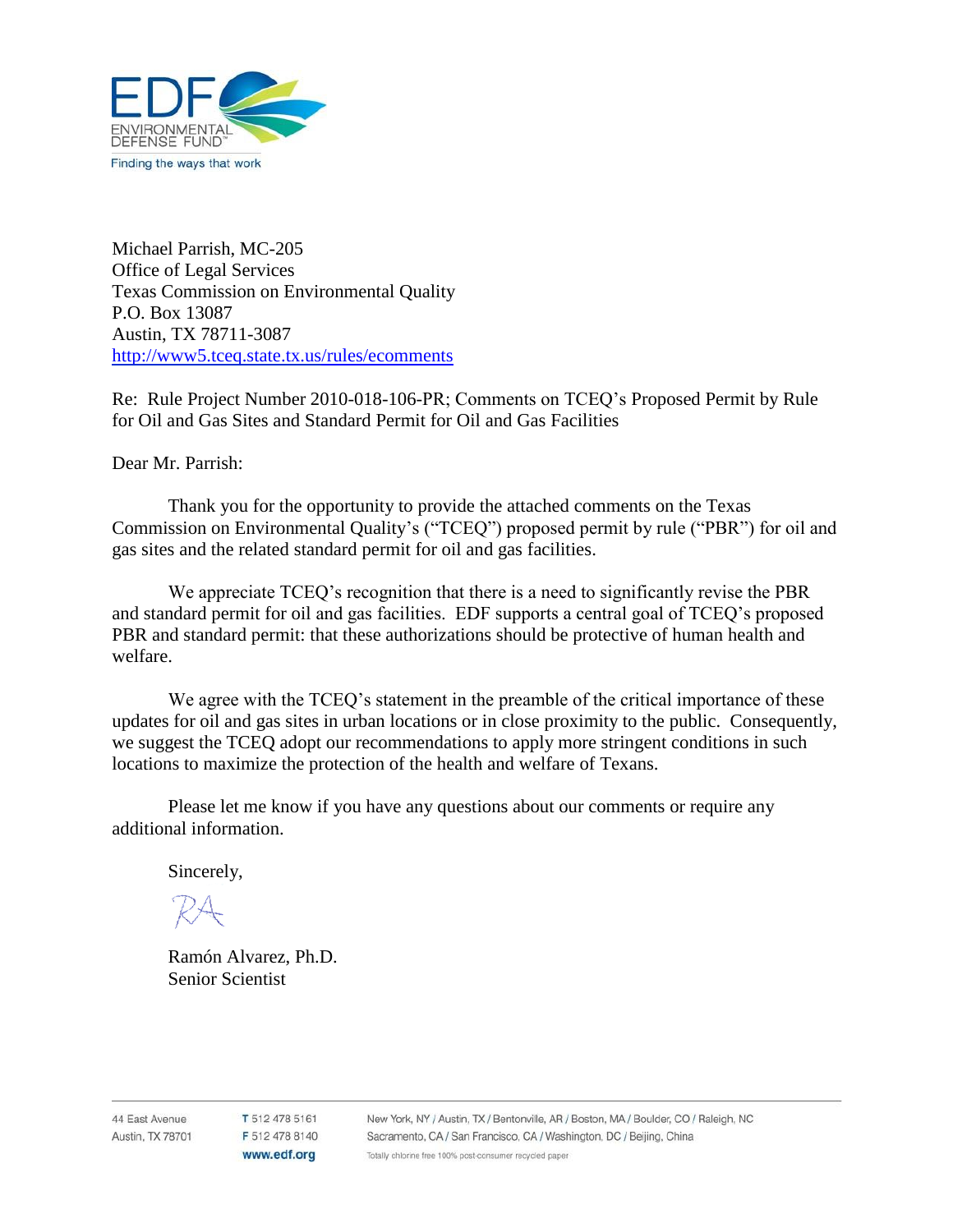

# **Comments of Environmental Defense Fund on TCEQ's Proposed Permit by Rule for Oil and Gas Sites and Standard Permit for Oil and Gas Facilities (Rule Project Number 2010-018-106-PR)**

## **September 30, 2010**

### I. Dispersion Modeling and Associated Values in Tables 2 - 6

EDF supports a central goal of TCEQ's proposed PBR and standard permit (SP): that these authorizations should be protective of human health and welfare. (See, e.g., 35 Tex Reg 6938) In practice, this would be achieved by the rigorous adherence to and conduct of the impacts evaluation in subsection (k) of the proposed PBR and SP. This is why the TCEQ's dispersion modeling and associated values in Tables 2-6 are such a vital part of the TCEQ's proposed authorization framework for these sources.

EDF retained Source Environmental Sciences, Inc. to evaluate the air modeling and technical support documentation associated with TCEQ's proposed authorizations for oil and gas sites. Included as part of this review, Source Environmental Sciences performed its own modeling to ascertain the level of protectiveness afforded by the values in Tables 2-6 of the proposal. The results of this evaluation, and their implications in the context of the TCEQ proposal, are discussed below. A copy of the full letter report from Source Environmental Sciences (dated September 8, 2010) is attached. This letter report and the accompanying spreadsheets will also be submitted electronically for TCEQ's use and are hereby incorporated into these comments.

Based on several deficiencies identified in the review by Source Environmental Sciences, described in more detail below, we urge TCEQ to make appropriate clarifications and/or improvements prior to the promulgation of the proposed OGS PBR and standard permit to maximize the protectiveness of these authorizations.

• Model Selection

The TCEQ used the ISCST3 model, and claimed that the predicted ground-level concentrations were conservative especially for short distances and low-level emissions. By running the AERMOD model instead of the ISCST3, we find that AERMOD predicts higher downwind concentrations – for all at least one source type configuration in each of TCEQ's proposed tables except flares. This was particularly true for low-level fugitives at longer distances, and other sources at shorter distances. These results are summarized in the table below. (For full results, please see accompanying spreadsheet – tables comparing AERMOD vs ISCST3 using TCEQ

T 512 478 5161 F 512 478 8140 www.edf.org

New York, NY / Austin, TX / Bentonville, AR / Boston, MA / Boulder, CO / Raleigh, NC Sacramento, CA / San Francisco, CA / Washington, DC / Beijing, China Totally chlorine free 100% post-consumer recycled paper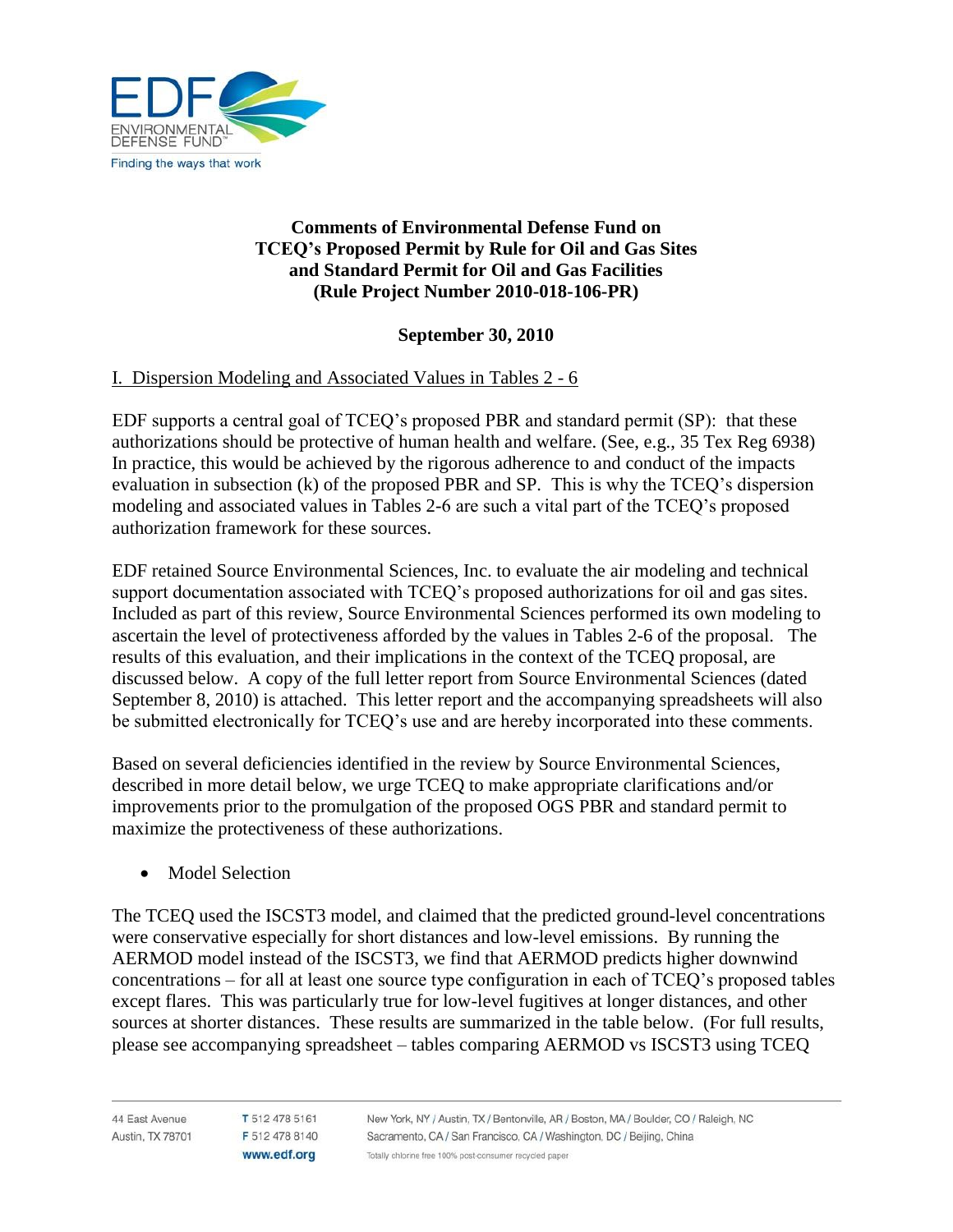inputs, including Travis County met data). Based on this analysis, it is evident that the worstcase emissions from one source may be underestimated depending on the model used.

| Table 1: Comparison of ALIANTOD and ISCSTS |                                   |                                       |  |  |  |
|--------------------------------------------|-----------------------------------|---------------------------------------|--|--|--|
| <b>Source type</b>                         | Max under-prediction of<br>ISCST3 | Distance of max under-prediction (ft) |  |  |  |
| Fugitive $-3$ ft                           | 635%                              | 2000                                  |  |  |  |
| Small engine $-8$ ft                       | 244%                              | 100                                   |  |  |  |
| Large engines $-8$ ft                      | 452%                              | 100                                   |  |  |  |
| Purging $-3$ ft                            | 424%                              |                                       |  |  |  |

**Table 1. Comparison of AERMOD and ISCST3**

We also note that the EPA Guideline on Air Quality Models published in 40 CFR 51, Appendix W does not list ISCST3 as a preferred air quality model for use in regulatory applications. Furthermore the EPA's SCRAM website states the following:<sup>1</sup>

"As of December 9, 2006, AERMOD is fully promulgated as a replacement to ISC3, in accordance with Appendix W."

**Recommendation**: To ensure that values in the tables result in protective emissions limits, the TCEQ should run both ISCST3 and AERMOD and choose the highest prediction for each source type configuration-distance combination.

**Recommendation**: Because ISCST3 is not a recognized model by EPA, ISCST3 should not be used to evaluate impacts from sources subject to federal review. If the modeling conducted for the proposed OGS PBR and standard permit is performed using ISCST3, the resulting PBR and standard permit should not be used to authorize facilities at sites that are a major source of air pollutants or any other source subject to federal review.

Representativeness of Meteorological Inputs to Dispersion Model

TCEQ ran dispersion modeling using surface met data from Austin and surface air data from Victoria, and claimed that the "five-year data set would include worst-case meteorological conditions that could occur anywhere in the state." (Proposed Air Quality Standard Permit for Oil and Gas Sites, p. 61). To test this claim, Source Environmental Sciences ran AERMOD with met data from both Travis County and Tarrant counties. As shown in the table below and in more detail in the accompanying spreadsheet "O&G Tables Comparison.xls", Tarrant County meteorological data resulted in higher offsite concentrations for certain combinations of sources and distances.

| <b>Source type</b> | <b>Max</b> error |
|--------------------|------------------|
| Table 2            | 35%              |
| Table 3            | 2%               |
| Table 4            | 4%               |
| Table 5            | 2%               |

Table 6  $26\%$ 

**Table 2. Comparison of AERMOD results using Tarrant County vs. Travis County Met Data**

 1 http://www.epa.gov/ttn/scram/dispersion\_prefrec.htm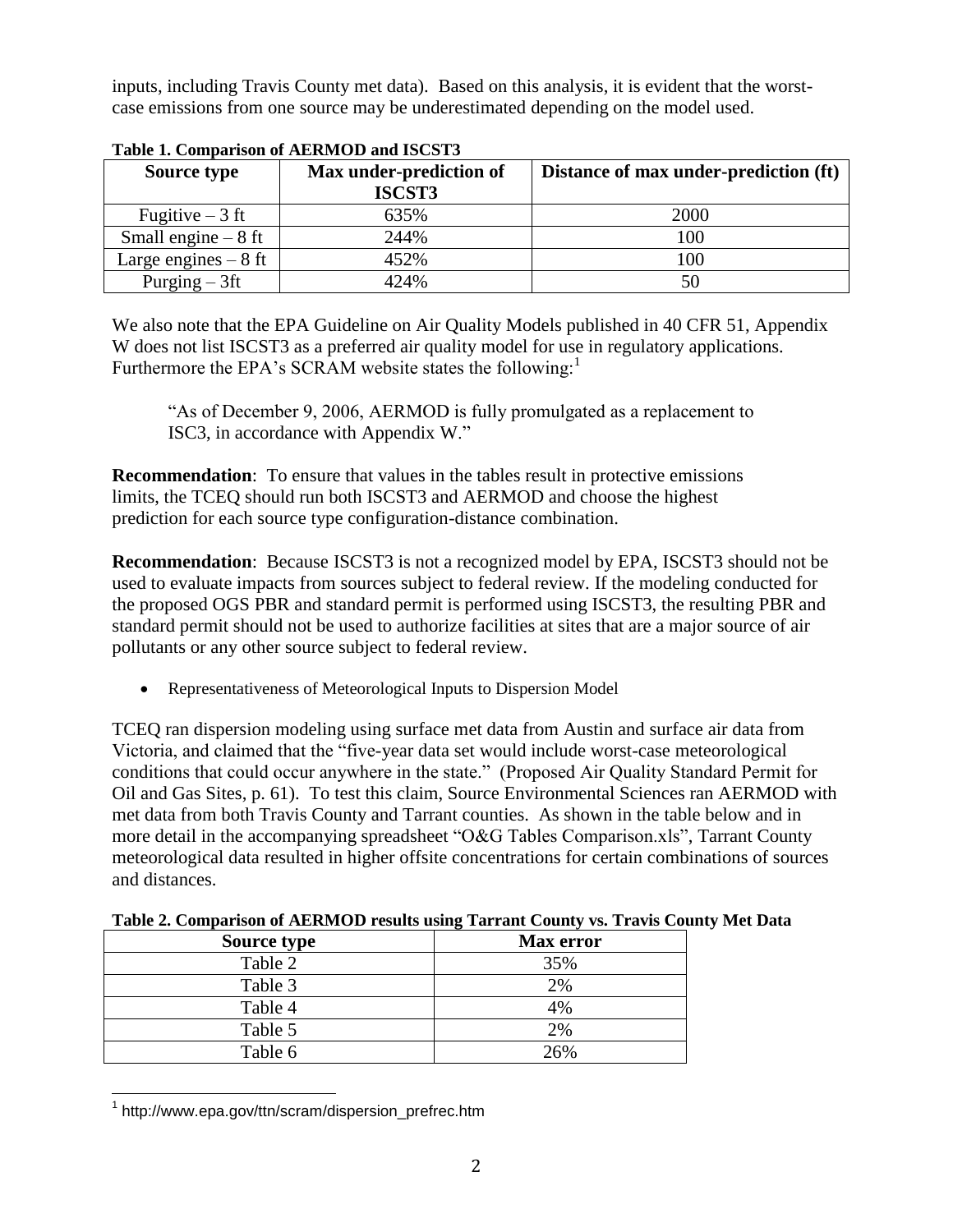To further test whether the met data used by TCEQ truly represented worst-case conditions, we ran ISCST3 using a meteorological data set that simulates conditions that generate theoretical maximum offsite ground-level concentrations. The specific meteorological data set that we used was generated using a computer program called "ISCST Screening Met Program" that creates a data file that instructs ISCST3 to cycle through predefined wind directions and all possible meteorological stability classes when running the model. This program was designed by Mr. Pat Hanrahan of the Oregon Department of Environmental Quality (retired). The resulting impacts generated using this meteorological data set should theoretically be the "worst-case" impacts that could occur anywhere in the State of Texas (not just in Travis County in the years that the TCEQ evaluated). The results of this analysis are shown in Table 3 and attached excel spreadsheet file titled "O&G Modeling Comparison – Star Met Data.xls". As shown in this file, the unit impacts modeled by the TCEQ for fugitives, process vents, and blowdown/purging stacks are almost all lower than the worst-case unit impacts that we obtained (excluding 50 foot tall process vents). Therefore, we believe that the unit impacts modeling tables in the proposed OGS PBR and standard permit do not represent the "worst-case" scenario for all of these types of sources.

| Source type | <b>Max difference</b> |
|-------------|-----------------------|
| Table 2     | 73%                   |
| Table 3     | 1%                    |
| Table 4     | 15%                   |
| Table 5     | 2%                    |
| Table 6     | 54%                   |

**Table 3. Comparison of ISCST3 results using Worst-Case vs. Travis County Met Data**

**Recommendation**: To ensure that the truly "worst-case" scenario for all sources has been considered, at least for Table 2 and Table 6 sources, the TCEQ should run both ISCST3 and AERMOD with met data from multiple locations in the state (perhaps one county in each TCEQ region). For a given source category, the TCEQ should choose the highest prediction from all modeling runs for the values in Tables 2-6.

• Simulation of Engine Emissions

Our consultant, Source Environmental Sciences reviewed the TCEQ's source input data for both large and small engines. They compared the input parameters used in the modeling to manufacturer data to confirm that they were reasonable. Their evaluation focused on the exhaust flow rate and temperature used in the model for engines. Based on 1996 engine performance information for G3400 and G3500 series Caterpillar gas engines (see the table titled "Engine" Exhaust Parameters" in the attached report from Source Environmental Sciences), the exhaust flow rates for both small and large class engines are significantly smaller than the values used by the TCEQ  $(3,000 \text{ vs } 4,800 \text{ cfm for small engines } [-1,000 \text{ hp}]$ ; and  $4,500 \text{ vs. } 9,500 \text{ cfm for large}$ engines [>1,000 hp]). On the other hand, the exhaust temperatures were in reasonable agreement. Since the exhaust flow rates for both engine types are lower than the flow rates that the TCEQ used in their modeling, the stack exit velocities may also be lower for these engines (assuming that the stack exit diameter is the same for all engines). Consequently, we are unsure whether the TCEQ's dispersion modeling for engine emission is an accurate representation of actual emissions.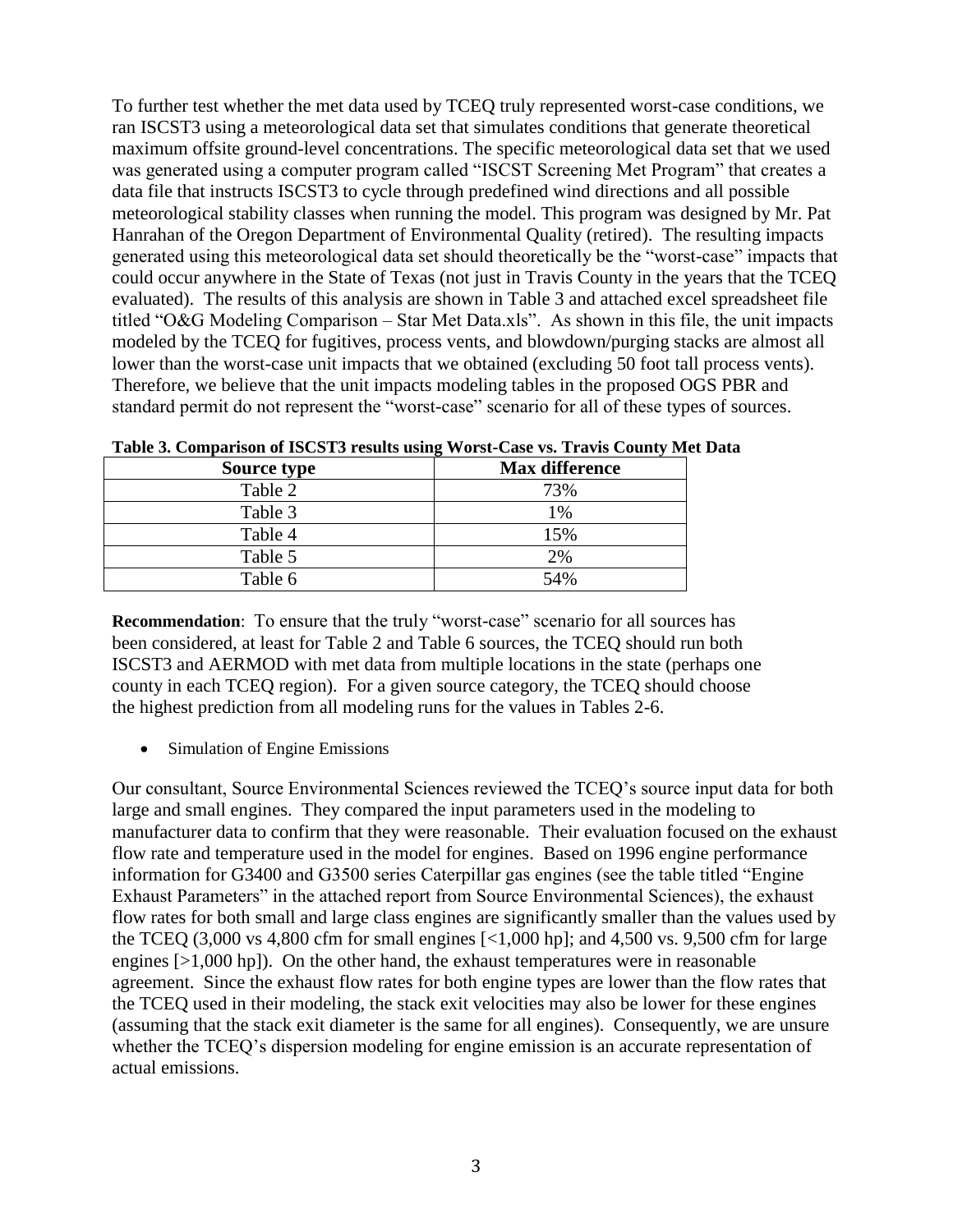**Recommendation**: The TCEQ should provide data to support its assumptions about the flow rate and stack velocities used in the dispersion modeling, and make appropriate adjustments if necessary to reflect real world conditions. The TCEQ should rerun the dispersion model for engines with the adjusted assumptions and revise the unit values in Tables 3 and 4. In addition, to ensure real world operating conditions match the assumptions used in the protectiveness review, the TCEQ should add a condition to the draft OGS standard permit and PBR rules that limits engine and turbine exhaust exit velocities to a minimum of 159 ft/sec for small engines and 315 ft/sec for large engines (these are the exit velocities used in the TCEQ's modeling; or alternative values if TCEQ reruns the dispersion model with new exit velocities based on our comment), and requires periodic sampling and demonstration of compliance that such a limit is being met.

Stack-Tip Downwash for Certain Sources

The TCEQ's modeling for compressor blowdowns and pipeline purging stacks does not consider stack-tip downwash, which is a non-regulatory default option in AERMOD and ISCST3. The TCEQ included stack-tip downwash for all other modeled point sources. Excluding stack-tip downwash from the modeling study ignores the effects of turbulent eddies that form immediately downwind from a stack. The AERMOD Implementation Guide (revised March 19, 2009) states that stack-tip downwash should be turned off for capped or horizontal stacks that are not subject to building downwash. However, the compressor blowdown and pipeline purging stacks were not represented as horizontal or capped stacks. If stack-tip downwash were included in the model, the Table 6 predicted concentrations from pipeline purging would increase dramatically (blowdowns were unaffected). Our consultant, Source Environmental Sciences quantified the increase in predicted concentrations due to the inclusion of stack tip downwash. For example, using AERMOD with Travis County met data, the unit concentrations at a receptor 50 feet away from the purging of gas pipeline at a height of 10 feet increase from 1,285 without stack-tip downwash to 43,819 with stack-tip downwash, a factor of 33 higher. The full results of this analysis are included in the tab "Table 6.1" in the spreadsheet entitled "O&G Tables Comparison.xls".

**Recommendation**: The TCEQ should either include stack-tip downwash in its dispersion modeling of pipeline purging stacks, or provide an adequate justification for why it was not included.

## II. Level of overall health protectiveness

• Adequacy of  $\frac{1}{4}$  mile limit for aggregation of emissions

The TCEQ has proposed to define a *de facto* contributing zone of emissions that affect a receptor, which would include all adjacent sources of emissions under common control within a distance of  $\frac{1}{4}$  mile. Stated differently, the TCEQ's protectiveness review assumes that every  $\frac{1}{4}$ mile grouping of oil and gas sources exists in isolation of all other oil and gas sites, or of any other sources of common emissions. Specifically, TCEQ does not consider the effect of emissions from, for example: 1) an OGS under the control of another party that could be less than ¼ mile from the OGS being authorized; 2) sources at another OGS under control of applicant but more than ¼ mile away; or 3) emissions from other sources that elevate background levels of air pollutants in the area of an OGS. Allowable emissions increases under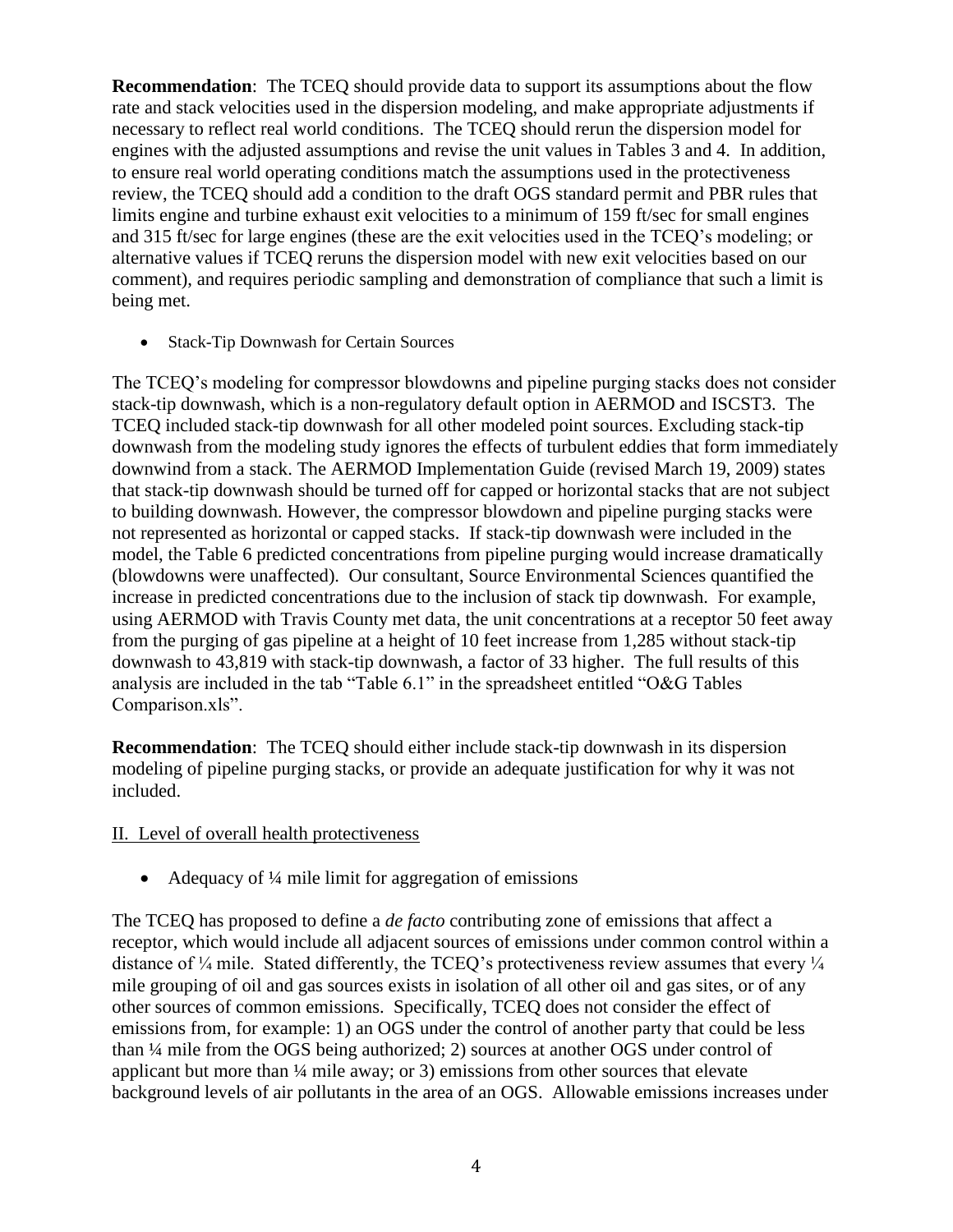$§106.352 (c)(1)(B)$  that don't trigger a new registration are also excluded. While these conventions may prove convenient and reduce opposition from industry, the TCEQ fails to demonstrate that emissions from sources excluded from the protectiveness review, when combined with emissions from an authorized OGS, would not contribute to ambient air pollutant concentrations that pose a risk to human health and welfare.

At a minimum, the effect of limiting the emissions that are considered in a protectiveness review to those from adjacent OGS sites that are operationally related will be to remove a portion of any claimed conservatism built into the dispersion modeling analysis for many OGS in areas of dense oil and gas activity or in areas with elevated ambient levels of relevant pollutants. Of greater concern would be the possibility that emissions from authorized OGS, in combination with other sources, will cause unsafe levels of air pollution at some locations.

To illustrate this point, our consultant Source Environmental Sciences, constructed the following scenario showing that the combined contribution of an OGS source more than  $\frac{1}{4}$  mile away from a second OGS can cause an exceedance of an ESL downwind of the second OGS.



Example: A company owns two OGS facilities on properties that are located 1,600 feet from each other (which is greater than ¼ mile). The upwind property contains a 30-foot tall process vent located 100 feet from its downwind property line with a benzene emission rate of 1.89 lb/hr. This process vent is denoted as Source A in the figure above. The downwind property also contains a 30-foot tall process vent located 100 feet from its downwind property line with a benzene emission rate of 1.89 lb/hr. This process vent is denoted as Source B in the figure above. The distance from the downwind property's downwind property line (Point C) to Source A is 1,900 feet. Calculating the benzene impacts at Point C using the unit impacts for process vents in Table 2 of the proposed OGS PBR and standard permit yields a concentration of 170 μg/m3 from Source B and a concentration of 87 μg/m3 from Source A, which totals 257 μg/m3. (Please note that benzene emission rate of 1.89 lb/hr was calculated using the maximum hourly emission rate calculation methodology shown in Table 1 of the proposed OGS PBR and standard permit.)

If we consider the impacts from both sites combined, it is clear that the benzene ESL (170 μg/m3) will be exceeded at the downwind property's downwind property line. This would violate the impact evaluation requirement in paragraph  $(k)(3)(B)$  of the proposed standard permit and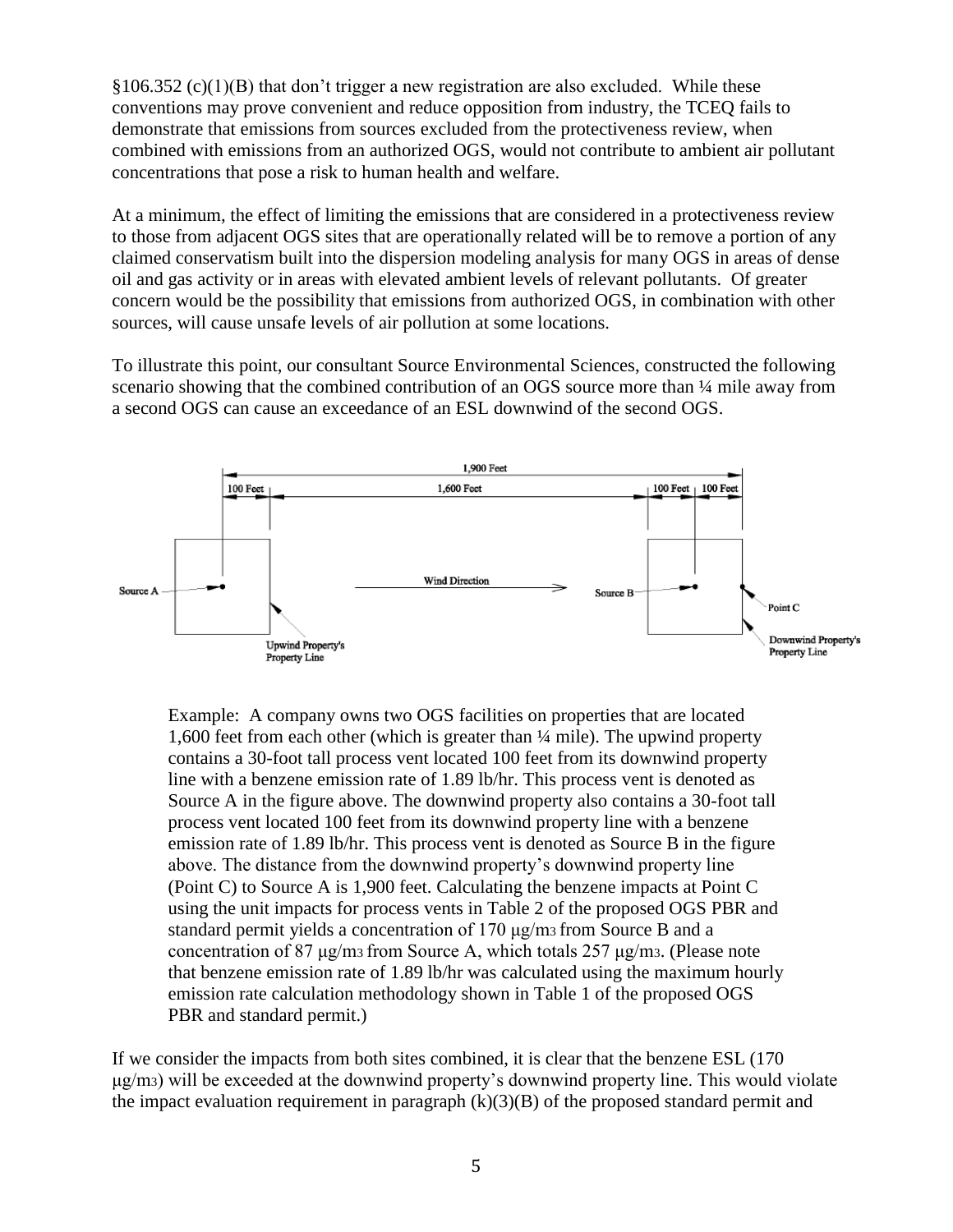PBR. However, since the applicant would not have to consider emissions of Source A, Source B in the scenario described above could be authorized under the new standard permit. This scenario shows that the ¼-mile limit for source aggregation allowed by the proposed OGS PBR and standard permit can result in property line impacts that could not be authorized under a single authorization, and that are not protective of human health and welfare.

**Recommendation:** The TCEQ should expand the radius for aggregation of emissions for the protectiveness review beyond the proposed  $\frac{1}{4}$  mile distance. This radius should be sufficiently large so that the contribution of an upwind source becomes *de minimis* to a particular receptor when considered in combination with emissions from a downwind OGS.

**Recommendation**: In addition to adopting the recommendation above, the TCEQ should develop a more comprehensive system for ensuring that emissions from proposed oil and gas sites, when combined with emissions from sources already in operation near a proposed oil and gas site, do not cause or contribute to exceedances of NAAQS or  $ESLs^2$ . As an initial step towards such a system, the TCEQ should modify the equations in Table 1 to account for existing ambient concentrations of relevant pollutants in the vicinity of a proposed site. Specifically, the TCEQ should substitute P and ESL in the equations with a variable to represent the difference between a NAAQS (or ESL) and recent monitored levels of the relevant pollutant in the area. Where no such monitoring data is available, TCEQ could provide default values.

An alternative approach to account for emissions that aren't captured in the protectiveness review as currently proposed would be to apply a discount to values calculated under §106.352 (k)(4)(A), where the discount would be progressively larger based on the density of other oil and gas activity, as well as other contributing emissions sources, around a proposed OGS. The TCEQ could consider applying this discount factor only in densely populated counties (e.g., population density of 150 per square mile)<sup>3</sup> where the likelihood of human exposures is highest. As an example, a proposed OGS in Denton County would apply a [50%] discount to the values calculated under  $\S 106.352$  (k)(4)(A) if there were [one or more] other OGS within a [half mile] of a proposed site.

• Appropriate comparison value for benzene

The protectiveness review under the proposed PBR and SP for OGS considers only the established 1-hour and annual ESLs for benzene. These values do not account for the varied duration of real world exposures that occur in areas downwind of OGS. The Agency for Toxic Substances and Disease Registry (ATSDR) has published a Minimal Risk Level (MRL) of 9 ppb for benzene inhalation over a 1 to 14 day period, which is intermediate to the 1-hour and annual ESLs used by TCEQ. Below, we provide an analysis to show that the ATSDR acute MRL of 9 ppb for benzene would result in more stringent emissions limits than TCEQ's 1-hour ESL, and request that the TCEQ require the more protective emissions limits.

 $\overline{a}$  $2^{2}$  As discussed above, two other types of contributions would be ignored in the protectiveness review: OGS under the control of another party that could be less than ¼ mile from the OGS being authorized;

and emissions from other sources that elevate background levels of air pollutants in the area of an OGS.<br><sup>3</sup> For comparison, Johnson County and Denton County have 215 and 741 persons per square mile, respectively (2009 census data)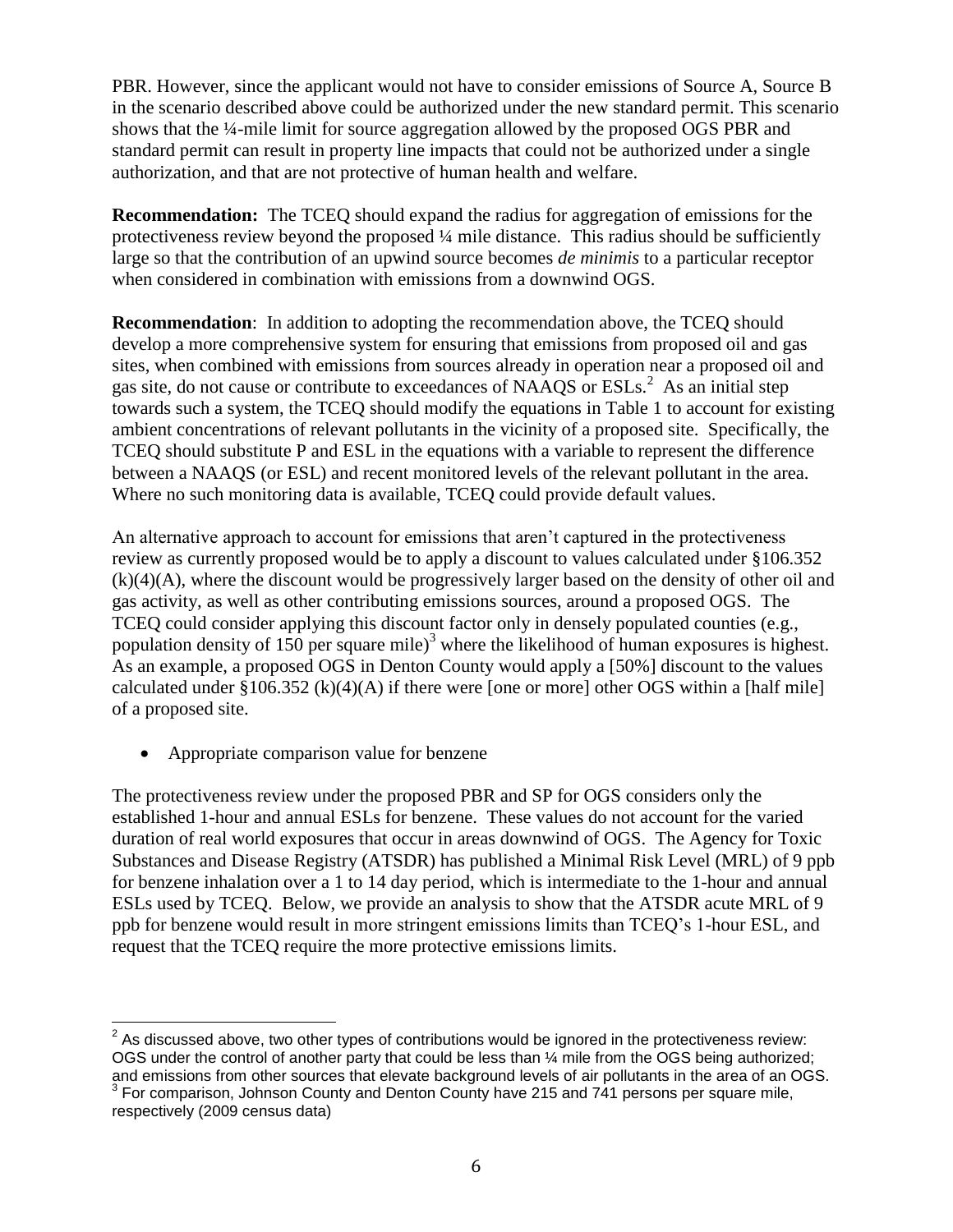ATSDR maintains a list of MRL for many chemicals of concern.<sup>4</sup> An MRL is an estimate of the daily human exposure to a hazardous substance that is likely to be without appreciable risk of adverse noncancer health effects over a specified duration of exposure. These substance specific estimates, which are intended to serve as screening levels, are used by ATSDR health assessors and other responders to identify contaminants and potential health effects that may be of concern at hazardous waste sites. Proposed MRLs undergo a rigorous review process. They are reviewed by the Health Effects/MRL Workgroup within the Division of Toxicology and Environmental Medicine, an expert panel of external peer reviewers, and the agency wide MRL Workgroup with participation from other federal agencies including EPA, and are submitted for public comment through the toxicological profile public comment period.

Our consultant, Source Environmental Sciences evaluated whether the conclusions of the OGS protectiveness review would change if the ATSDR Minimal Risk Level for benzene for acute exposures (1-14 days) of 9 ppb were used. They concluded that the ATSDR MRL for benzene would result in lower emissions than allowed by using the TCEQ ESL. A summary of the analysis is presented below.

To answer this question, they first converted the 9 ppb standard for benzene acute exposures into μg/m3 using atmospheric conditions at Standard Temperature and Pressure (STP; T=293 Kelvin and  $P=101,325$  Pascals). At STP, the ATSDR Minimal Risk Level converts to 29  $\mu$ g/m<sub>3</sub>. Running the ISCST3 model for "process vents" at the various specified heights in the proposed standard permit and retaining the 24-hour average concentrations yields a maximum 24-hour unit impact of 174 [μg/m3 / lb/hr], which occurs 150 feet downwind from a 10 ft tall process vent. Using the equations in Table 1 of the proposed OGS PBR and standard permit, we can calculate a maximum allowable benzene emission rate of 0.17 lb/hr based on maximum allowable impacts occurring 150 feet from a 10 ft tall process vent  $(0.17 \text{ lb/hr} = 29 \text{ µg/m}^3 / 174 \text{ [µg/m}^3 / \text{ lb/hr}$ ). Performing the same calculations using the short-term Effects Screening Level, as proposed in the new OGS PBR and standard permit, yields a maximum allowable emission rate of 0.36 lb/hr  $(0.36 \text{ lb/hr} = 170 \text{ µg/m}$ <sub>3</sub> / 469 [ $\mu$ g/m<sub>3</sub> / lb/hr]). This is slightly more than twice the emissions that would be consistent with the ATSDR MRL.

Therefore, if a 10 foot tall process vent located 150 feet from a property line is emitting between 0.17 and 0.36 lb/hr of benzene, the proposed PBR and standard permit modeling would suggest that the impacts would be protective of public health and welfare. However, comparing the impacts to the ATSDR Minimal Risk Level for a 24-hour average concentration shows that the operation would actually not be protective of public health and welfare.

**Recommendation**: Unless the TCEQ can demonstrate that the acute exposures underlying the ATSDR's MRL of 9 ppb for benzene would otherwise be prevented by the TCEQ's 1-hour benzene ESL, then the OGS PBR and SP should require the more protective emissions limits for benzene emissions that would result from use of the ATSDR MRL. In practice, this could be accomplished by adding a set of tables for 24-hour unitized concentrations (as a supplement to Tables 2-6) and modify Table 1 to require applicants to use the ATSDR 9 ppb acute MRL for benzene (in lieu of the 1-hour ESL). A more general formulation to recognize the possibility that the ESL or MRL values may change over time, would be to require applicants to conduct a

 4 http://www.atsdr.cdc.gov/mrls/index.asp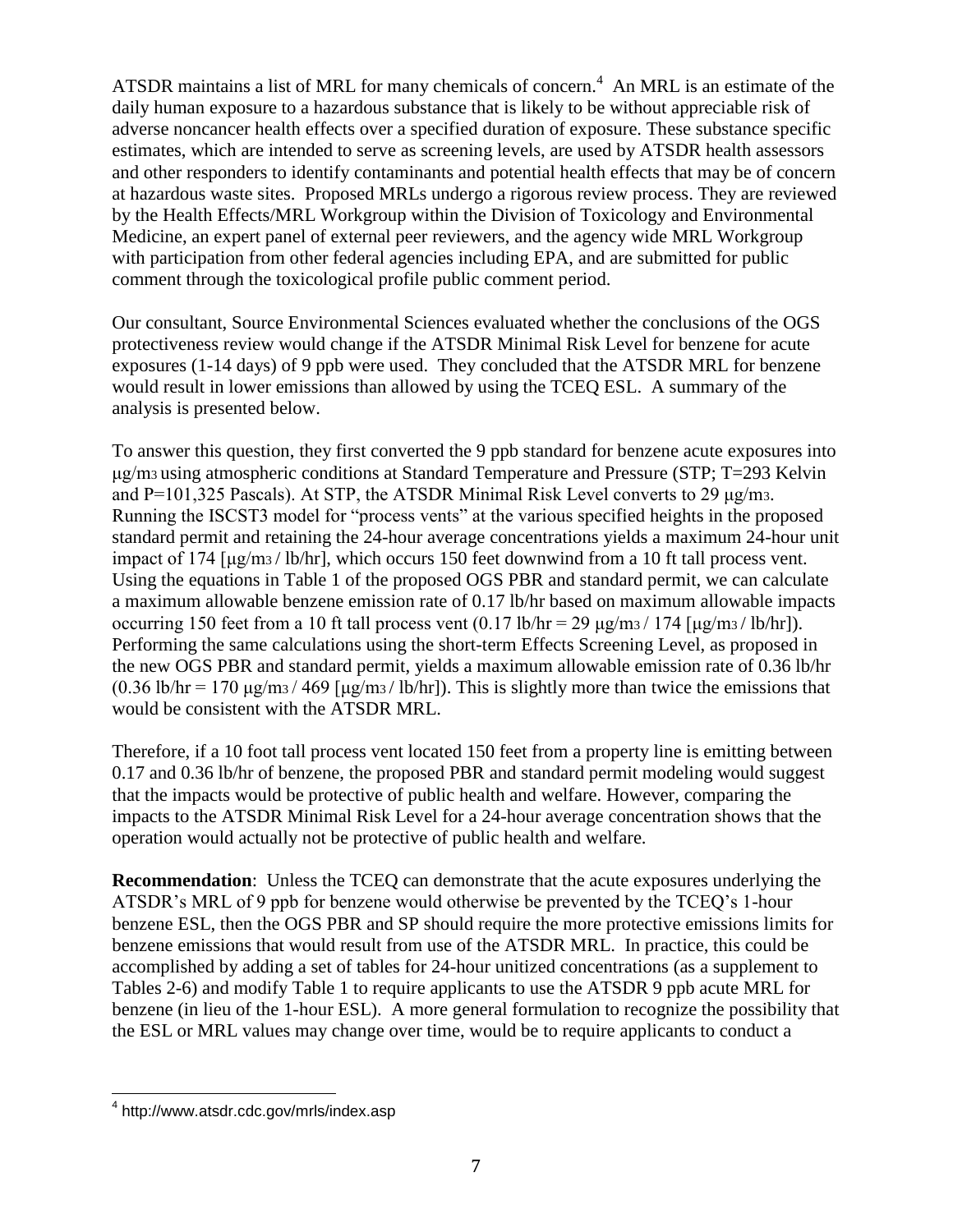protectiveness review using both values, and then be subject to the more stringent of the two resulting emissions limits.

# III. General Comments

Ozone NAAQS impacts

The federal Clean Air Act requires that SIPs regulate the construction and modification of sources to achieve and maintain compliance with the NAAQS and PSD increments and that SIPs include provisions prohibiting any source or type of emissions activity that will emit pollutants that will contribute significantly to nonattainment or interfere with maintenance of the NAAQS. 42 USC § 7410(a)(2). Because the proposed PBR and SP could be used to authorize thousands of sources, many of which are in, near and/or upwind of ozone nonattainment areas, TCEQ must provide a demonstration that the cumulative use of PBRs and SPs will not authorize sources that in the aggregate will cause or contribute to nonattainment or violations of the PSD increments. When TCEQ proposed its MSS PBR in 2007, EPA raised this issue in their comments, specifically requesting modeling making such a demonstration and an estimate of the number of sources or potential emissions expected from sources. (See Attachment 1, Nov. 16, 2007 letter from EPA to Richard Hyde at p.2 – points 1 and 3).

TCEQ is conducting photochemical modeling in support of the new ozone SIP being developed for the DFW nonattainment area. As part of that modeling the TCEQ singled out for analysis the ozone formed from Barnett Shale emissions with a tool called Ozone Source Apportionment Tool.<sup>5</sup> The influence on the monitor at Eagle Mountain Lake is evident in the chart below, which shows an ozone contribution of 3-5 ppb (the red segments on top of the hourly ozone plots). The model also predicted peak ozone increments of that magnitude at the monitors in Decatur and Weatherford.



5 See

[http://www.tceq.state.tx.us/assets/public/implementation/air/am/committees/pmt\\_dfw/20100831/20100831](http://www.tceq.state.tx.us/assets/public/implementation/air/am/committees/pmt_dfw/20100831/20100831_PMTC_Modeling_EIs.pdf) PMTC\_Modeling\_Els.pdf, p. 21 of 27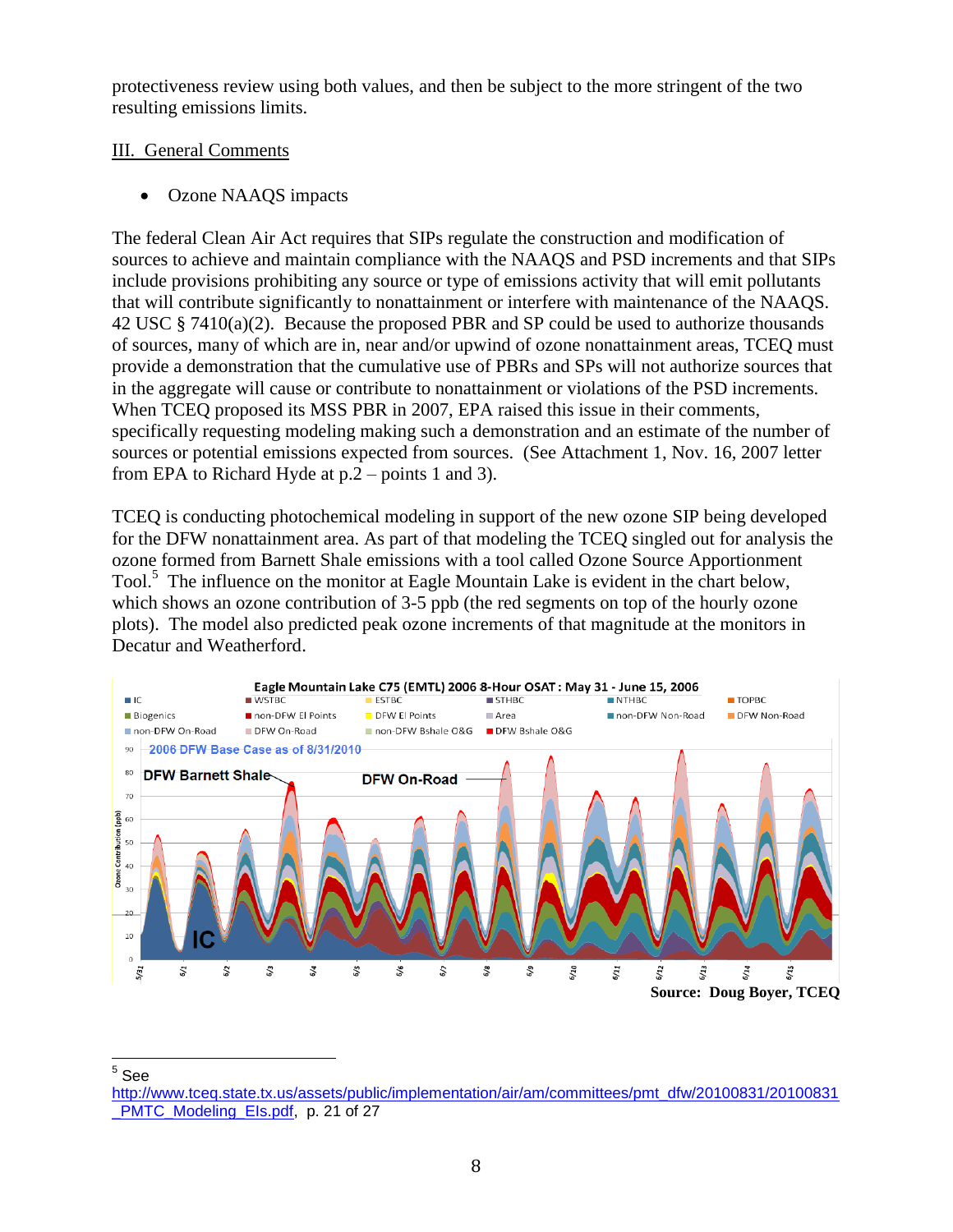**Recommendation:** TCEQ should analyze the cumulative effects of OGS PBRs/SPs on NAAQS and PSD increments in Texas. The TCEQ must affirmatively demonstrate that the cumulative use of PBRs and SPs will not authorize sources whose emissions, in the aggregate, may cause or contribute to nonattainment or violations of the PSD increments. This issue is particularly important because once the PBR is adopted into rule there is no opportunity for public participation in the actual approval of individual PBRs. Morevoer, since the TCEQ may not receive a notification for a PBR claim until 180 days after the start of operation, it becomes impractical to "un-ring the bell" if the TCEQ subsequently determines that impacts on NAAQS or PSD increment become unacceptable – especially in light of the rapid pace of development in concentrated areas like the Barnett Shale, where roughly 3,000 wells were drilled annually in 2008 and 2009.

• No grandfathering.

**Recommendation:** The TCEQ should phase in a requirement that existing facilities statewide, or at least in the East Texas Region, must obtain a new OGS authorization within 3 years of rule adoption, or 18 months in nonattainment areas or affected counties. Such a requirement would ensure that emissions from thousands of individual OGS sites in the Region are protective of public health. For the rest of the state, the TCEQ should require any facility filing only for an MSS permit under 106.352(b)(7) to provide certified estimates of emissions from their site demonstrating current compliance with their previous claim of authorization under this section.

• Scope of rule should include natural gas well emissions

We commend TCEQ on its efforts to identify oil and gas sources that significantly contribute to air pollution and to craft rules that are protective of public health. It is imperative that both the permit by rule ("PBR") and standard permit safeguard the public from exposure to the numerous air pollutants emitted from oil and gas facilities including air toxics and other compounds that lead to ozone, particulate matter, climate-disrupting pollution, and haze. The scope of the rule in applying to a large number of oil and gas facilities generally meets this standard. However, we are concerned that the rule does not appear to apply to natural gas well emissions. Wells are not listed among the facilities evaluated by the Commission in its review of the PBR and therefore may not be listed in a PBR registration. *See* Section 106.352(d)(1); *see also* Background and Summary of the Factual Basis for the Proposed Rules ("Background and Summary"), 35 TexReg 6937, 6938-6939 (August 13, 2010). There are a number of activities that contribute to natural gas well emissions, including well completions, re-completions, workovers, and unloading. All of these have the potential to emit a number of air pollutants, including air toxics such as benzene and volatile organic compounds which contribute to groundlevel ozone pollution. The TCEQ cites a statutory exemption for crude oil wells, as well as test wells lasting less than 72 hours. However, there is no indication that such an exemption exists for natural gas wells, nor are natural gas wells specifically included in 106.352(d)(1) or specifically exempted under section 106.352(d)(2) or from the definition of facility in the PBR in section 106.352(b)(1).

**Recommendation**: The final rule should incorporate emissions from natural gas well activities into authorizations in order to adequately protect human health. Otherwise, the TCEQ should identify any statutory or jurisdictional basis for the TCEQ to exempt natural gas wells from coverage under the PBR or SP. Given the discrete yet predictable nature of emissions from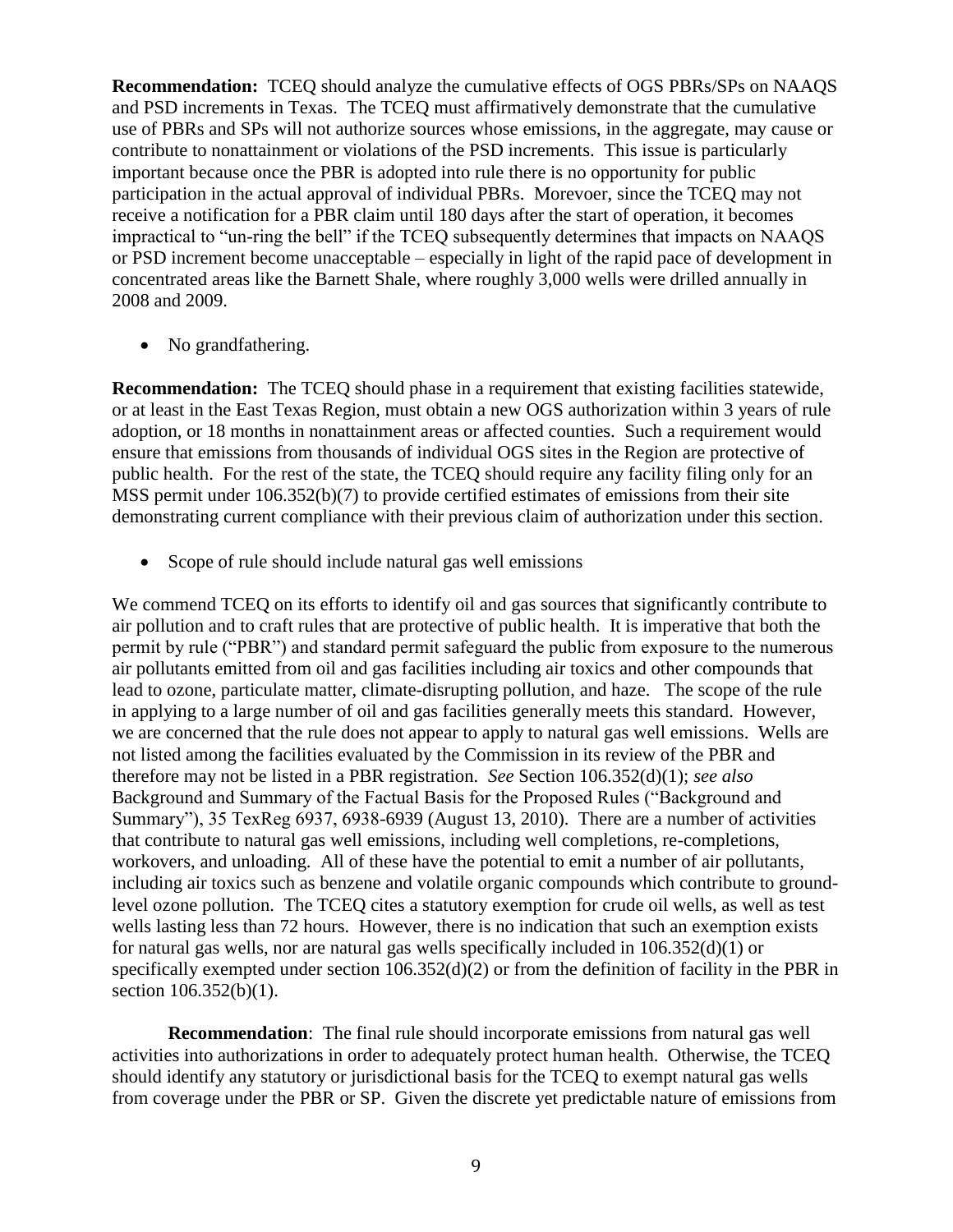natural gas well activities like completions, re-completions, workovers, and unloading, one approach to incorporating the resultant emissions would be to treat them as planned MSS emissions.

• Definition of "project" is needed

The rule should define what is meant by the word "project". Numerous provisions refer to "projects" yet neither Chapter 106, Subchapter O nor Subchapter A "General Requirements", defines the term. For example, sections  $106.352(b)(5)(C)$  and  $(b)(6)(A)$  use the phrase "a project requiring registration‖ to define the geographic scope of a PBR registration as well as which emissions must be included in a protectiveness determination. Similarly, the phrase "project under this section" appears in section  $106.352(b)(6)(B)$  ("Compliance with ambient air standards shall be demonstrated for any property-line within 2,700 feet of a project under this section for the following air contaminants..."). "Projects" are also referred to throughout sections  $106.352(h)(3)(A)$ -(D) concerning certification requirements to establish enforceable emissions limits. Absent a clear definition of what constitutes a "project", it is difficult to ascertain which facilities at an oil and gas site must be included in a PBR registration or protectiveness evaluation under section 106.352(b) or certification under section 106.352(h)(3).

**Recommendation**: The rule should define what is meant by the word "project". For the same reasons discussed in the section above entitled "Level of overall health protectiveness", the definition of project should at a minimum include all emissions at an oil and gas site. This change is needed to ensure protectiveness of health. If such a change is not made, the requirement of 106.352(a)(1) that only one PBR for an oil and gas site (OGS) may be claimed or registered would seem to be rendered meaningless.

• Definition of "fugitive emissions"

As we indicated in our comments on the draft proposal, we support the inclusion of sources of fugitive emissions. However, we think there is the potential for confusion regarding the meaning of the phrase "fugitive components", in places such as  $106.352(d)(1)(A)$ .

**Recommendation**: To avoid any future disputes, we suggest including a definition of "fugitive" components" or "fugitive emissions". One potential definition of fugitives could be drawn from EPA's Mandatory Reporting Rule for Greenhouse Gases: "Fugitive emissions means those emissions which are unintentional and could not reasonably pass through a stack, chimney, vent, or other functionally-equivalent opening." 40 C.F.R. Part 98.6, EPA Mandatory Reporting of Greenhouse Gases: Petroleum and Natural Gas Systems; Proposed Rule, 75 Fed. Reg. 18608, 18634 (April 12, 2010).

• Tank truck loading

**Recommendation**: Splash loading of trucks should be prohibited and submerged loading required. If splash or uncontrolled vacuum truck loading is allowed, then applicants must certify the loading method to be used and the emissions expected to occur.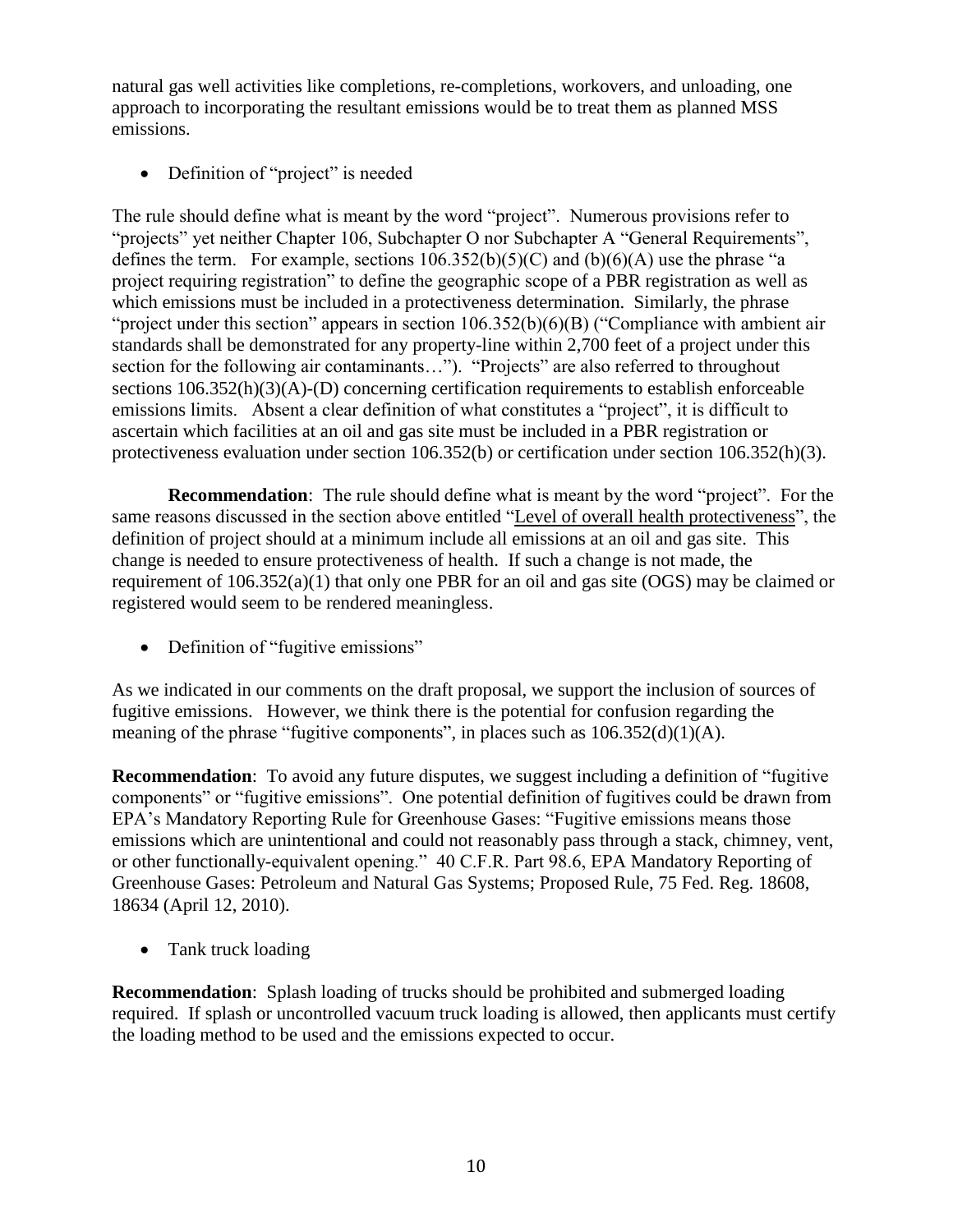# IV. Comments on Specific Provisions in the Draft Permit by Rule and Standard Permit

The following comments refer to the draft permit by rule, but they also apply to the draft standard permit since it closely mirrors the PBR. We therefore request the TCEQ consider our comments to apply to both proposals.

Note: Where applicable, we suggest revision to include additions in **bold** and deletions in [brackets].

### **§106.352 (a)**

We support the specification of geologic formations to ensure that landfill gas facilities would not be authorized under this section. Since impurities in landfill gas may be expected to differ in composition from gases associated with traditional (geologic) oil and gas production facilities, the former should be authorized under a separate mechanism.

### **§106.352 (a)(1)**

We support the limitation that only one PBR may be claimed by each oil and gas site because it enhances the protectiveness of the PBR by preventing the unlimited stacking of multiple PBRs, a practice which can undermine the fundamental presumption and underlying analytic underpinning that use of a PBR is protective of public health.

We also support the prohibition that this section may not be used if operationally-related facilities are authorized by another mechanism because it prevents major and other facilities from using a PBR to authorize emissions outside of an existing permit. However, the prohibition should be extended to any major source of emissions, not just an operationally related one. The Texas SIP and the Texas Health and Safety Code prohibit the authorization of MSS emissions from major facilities through PBRs. EPA's SIP approval of Texas general PBR provisions clarifies that EPA approved the use of PBRs only for non-major facilities. EPA stated:

A PBR is available only to a facility that is authorized to emit no more than 250 tons per year (tpy) of carbon monoxide (CO) or nitrogen oxides (NO<sub>x</sub>); or 25 tpy of volatile organic compounds (VOC), sulfur dioxide  $(SO<sub>2</sub>)$ , or inhalable particulate matter ( $PM_{10}$ ); or 25 tpy of any other air contaminant, except carbon dioxide, water, nitrogen, methane, ethane, hydrogen, and oxygen (section  $106.4(a)(1)$ . A PBR is not available to a facility or group of facilities which undergo a change which constitutes a new major source or major modification under Title I of the Act, part C (Prevention of Significant Deterioration of Air Quality) or part D (Nonattainment Review) (section 106.(a)(2)-(3)). Such major source or major modification must comply with the applicable permitting requirements under Chapter 116, Subchapter B, which meet the new source review requirements of Title I, part C or part D of the Act."

68 Fed.Reg. 64543, 64544 (Nov. 14, 2003); *See id.* at 64546 (similar language regarding standard permits). *See also*, Attachment 1 (U.S. EPA comments on a prior Texas PBR rulemaking proposal). EPA guidance provides that facilities with emissions even approaching the major source threshold must authorize emissions through a case-by-case review of an individual permit. *Potential to Emit Guidance for Specific Source Categories* (April 14, 1998) p.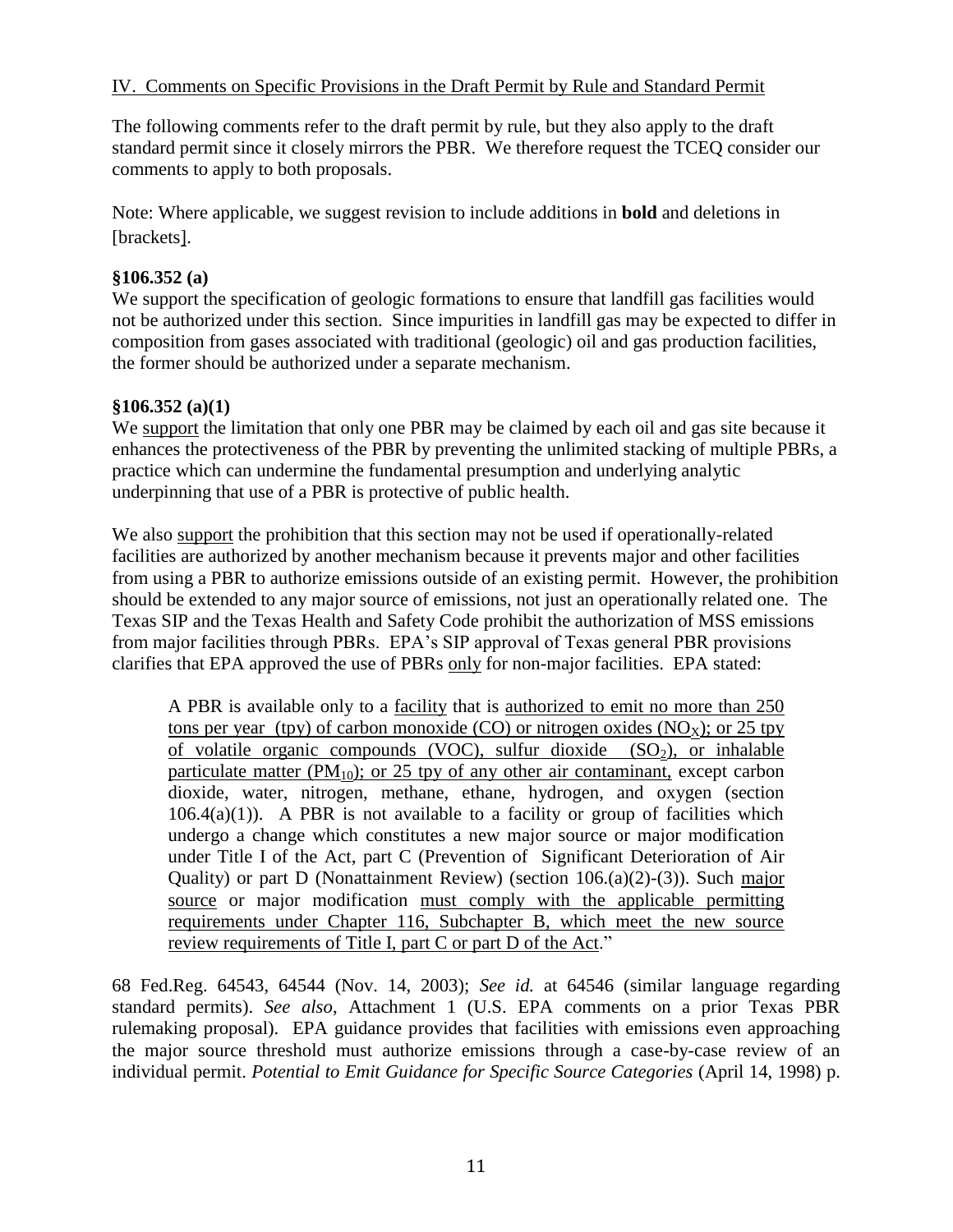2. (Case-by-case reviews are "essential for complex sources warranting close scrutiny . . . and sources that limit their emissions to near-major amounts.")

Likewise, the Texas Health and Safety Code limits the use of PBRs to "types of facilities that will not significantly contribute air contaminants to the atmosphere." Tex. Health  $&$  Safety Code  $§382.051(a)(4)$ . It explicitly states:

The commission may not adopt a permit by rule authorizing any facility defined as "major" under any applicable preconstruction permitting requirements of the federal Clean Air Act (42 U.S.C. Section 7401 et seq.) or regulations adopted under that Act.

Tex. Health & Safety Code §382.05196(a) (emphasis added). Both the Texas SIP and statutes, therefore, prohibit the authorization of emissions from major sources through PBRs. Such sources must seek authorization for any emissions not already in their permit through individual case-by-case permits.

### **§106.352 (a)(2)**

We support this provision, including the statement that this section does not relieve an obligation to comply with any additional local regulations.

### **§106.352 (b)(2)**

The proposed definition of receptor leaves out a number of places where people spend significant amounts of time and thus could be exposed to harmful pollution for extended periods of time. The definition of receptor should be modified to include all such places in order to ensure the maximum degree of public health protection. Specific places that should be included in the definition of receptor include medical facilities (hospitals, health care facilities, etc.); nursing homes; places of business (offices, stores and other workplaces and commercial establishments); hotels/motels; and parks; among others.

The current version of the PBR requires a  $\frac{1}{4}$  mile separation between sour gas facilities and "any" recreational area or residence or other structure not occupied or used solely by the owner or operator of the facility or the owner of the property upon which the facility is located." This is a much more encompassing definition than the one proposed here.

The TCEQ's response to comments received on the pre-proposal draft of the revised PBR and SP argued that the proposed definition of receptor is consistent with the definition used in the standard permit for rock and concrete crushers and stems from 2001 legislation that addressed concrete crushers only. This is a flawed basis for the definition of receptor in the context of oil and gas sites. The referenced legislation, by the TCEQ's own admission, addressed concrete crushers only. Moreover, based on a quick review of how this issue was handled in other PBRs, we find that the TCEQ has used a more expansive definition for receptors (or setbacks) for various types of sources in rules adopted both before and after the enactment of the 2001 legislation on concrete crushers. These include (with emphasis added):

• §106.150. Asphalt silos: "located at least 300 feet from any recreational area, school, residence, or other structure not occupied or used solely by the owner of the property upon which the silo(s) is located;" (adopted August 2000).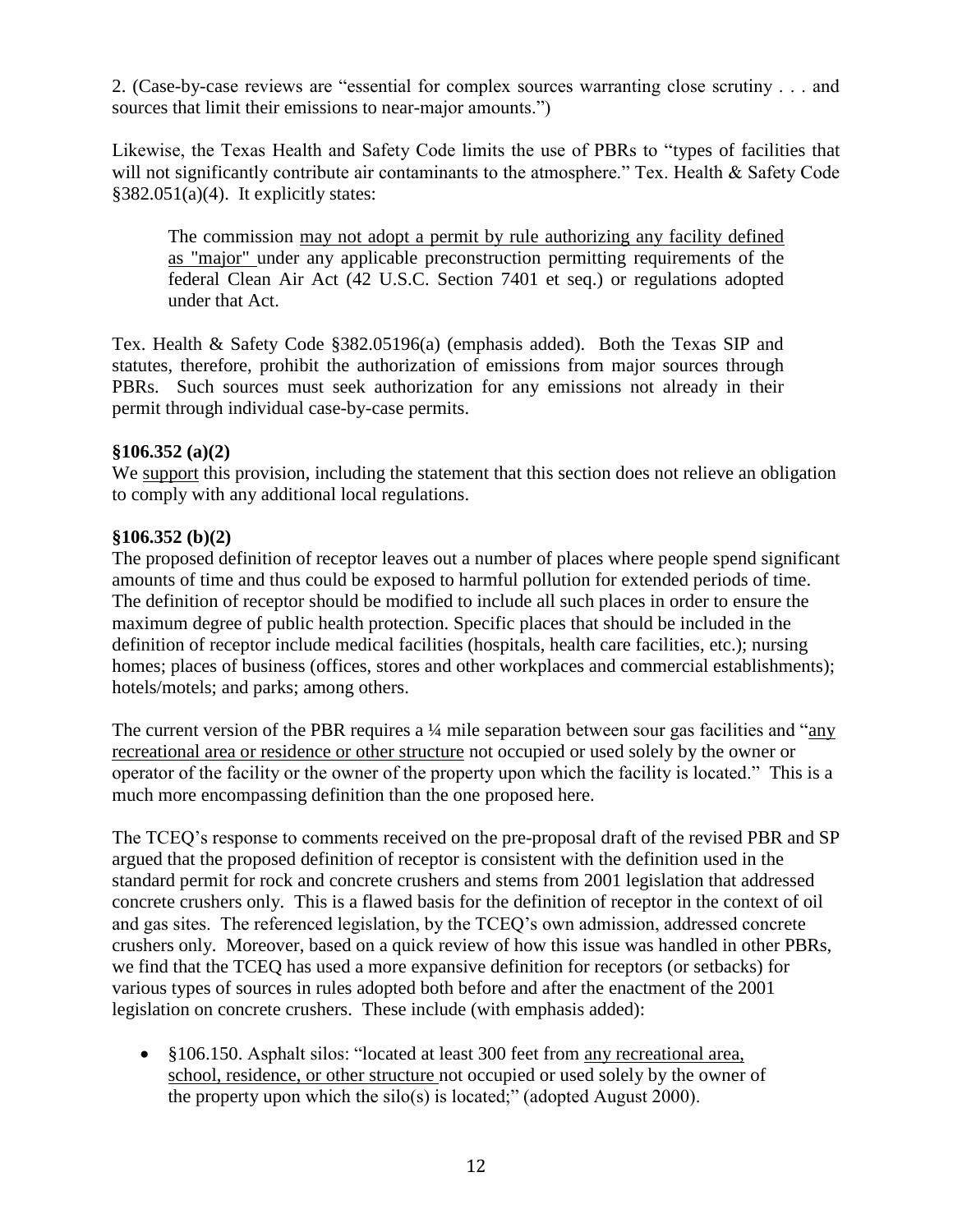- §106.149. Sand and Gravel Processing: "located at least 1/4 mile from any recreational area or residence or other structure not occupied or used solely by the owner of the facility or the owner of the property upon which the facility is located;" (adopted August 2000).
- §106.261. Facilities (Emission Limitations): "located at least 100 feet from any recreational area or residence or other structure not occupied or used solely by the owner or operator of the facilities or the owner of the property upon which the facilities are located;" (adopted October 2003).
- §106.262. Facilities (Emission and Distance Limitations): "located at least 100 feet from any off-plant receptor. Off-plant receptor means any recreational area or residence or other structure not occupied or used solely by the owner or operator of the facilities or the owner of the property upon which the facilities are located;" (adopted October 2003).
- §106.533. Remediation. "Off-site receptor Any recreational area, residence, commercial/industrial facility, or other normally occupied structures not used solely by the owner or operator of the facilities or the owner of the site upon which the facilities are located;" (adopted June 2004).

In sum, to ensure the PBR and SP are protective, TCEQ should expand the definition of receptor to include recreational areas and other structures, including the ones suggested above.

## **§106.352 (b)(5)(A)**

We are concerned that the condition about changes to existing facilities which increase emissions to "amounts greater than previously certified" may be meaningless for sweet gas facilities that may never have registered with the commission. The TCEQ should add clarifying language that the requirements of  $(c)(1)(B)$  apply whether or not registration or certification ever occurred. Where no prior certification of emissions exist, the TCEQ should require re-registration if actual emissions ever exceed those in the highest year out of the last five years.

## **§106.352 (b)(5)(C)**

We have three comments on this section:

As we show in the comments above in the section entitled "Level of overall health protectiveness", facilities more than  $\frac{1}{4}$  mile away can contribute to air quality impacts at a single receptor. We therefore support the inclusion of emissions from adjacent facilities located within <sup>1/4</sup> mile, *or more*, of a site claiming the PBR. Our comments above in the section entitled "Level" of overall health protectiveness" describe how the TCEQ should determine the exact distance limit within which operationally related facilities should be considered.

It is not clear how one should measure the ¼ mile separation between operationally related facilities. The TCEQ should more explicitly state this to avert any confusion as to how to measure the boundaries of an oil and gas site. Specifically, we recommend the TCEQ should require the ¼ mile measurement to be made from the farthest emissions points on the boundary of an OGS. The comments we provide in the section entitled "Level of overall health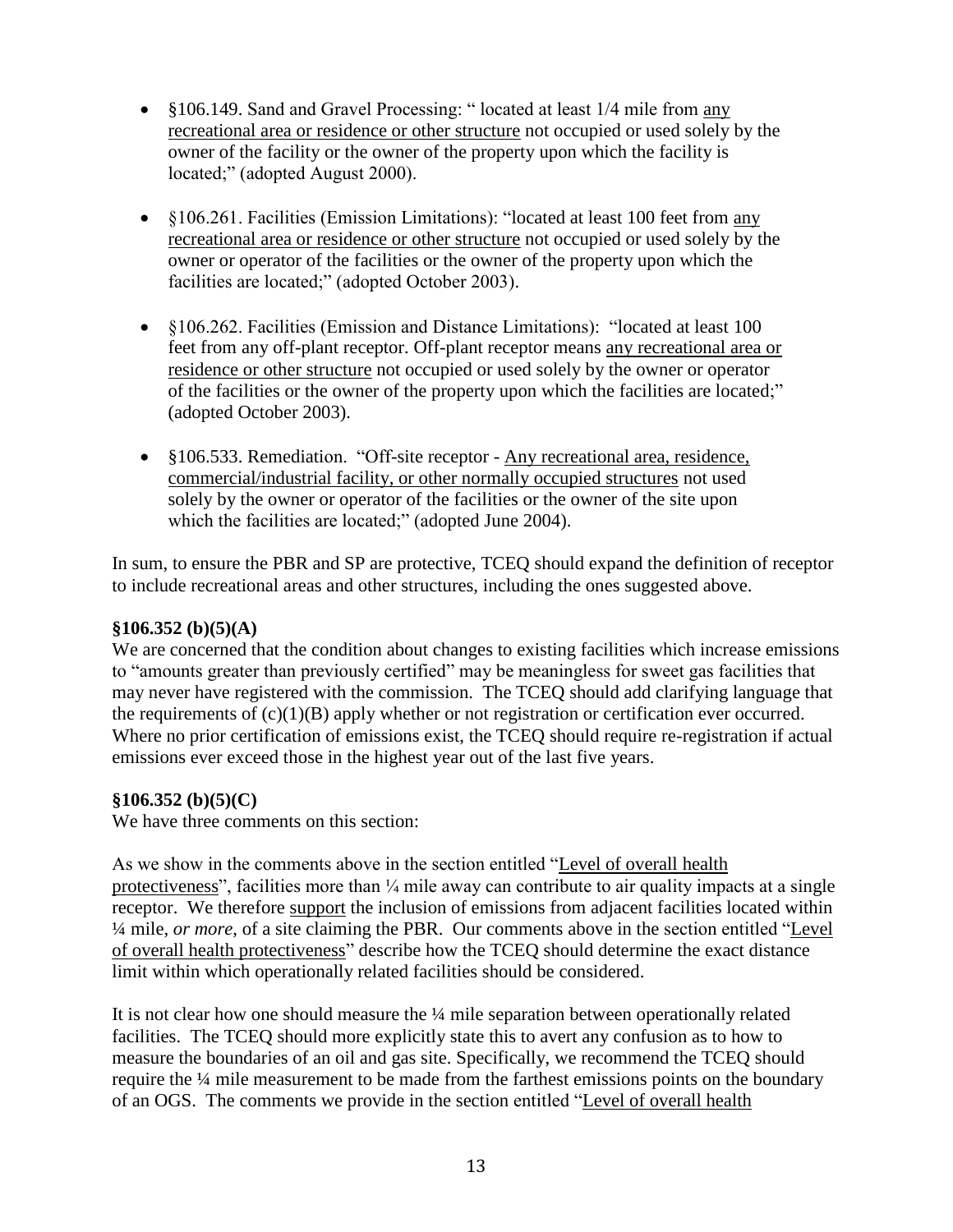protectiveness" demonstrate with the TCEQ's own methodology that sources more than  $\frac{1}{4}$  mile apart contribute to the pollution burden at the same receptor. For purposes of ensuring protectiveness of public health, the circumference for the protectiveness analysis should be drawn as broadly as possible.

There is some ambiguity about whether and how connecting piping or fugitive components referenced in this section are assigned to an OGS. The provision states that components "will not be considered when determining the  $\frac{1}{4}$  mile separation for registration". This statement should be clarified to ensure that such connecting components are included in the authorization for at least the closest OGS site.

## **§106.352 (b)(6)**

We strongly support the inclusion of a protectiveness review. We have provided extensive technical comments on the conduct of this review in earlier sections.

As noted earlier (in the discussions of the proposed ¼ mile radius for the protectiveness review and of the need for a demonstration that use of PBR authorizations would not cumulatively contribute to violation of the ozone NAAQS) we do not find that the protectiveness review, as proposed, ensures off site pollution levels that are protective of public health. Consequently, we also disagree with TCEQ's assertion in the preamble that the proposed "site-wide perspective" satisfies EPA requirements and agreements to assess cumulative air quality effects from related, similar sources. 35 TexReg 6943. The TCEQ should clarify what cumulative air quality effects were assessed and on what basis they were deemed to be acceptable.

### **§106.352 (b)(6)(A)**

The final regulation should clarify that the evaluation be performed "for each OGS authorized under this section" instead of "[a]t and OGS." This language would ensure that the protectiveness review considers all relevant emissions within the circumference of the protectiveness review. At a minimum these should include emissions from all facilities under common ownership and account for background levels due to emissions from other sources.

We do not support the provision that the analysis need only evaluate planned MSS if a claim under this section is only for planned MSS. The TCEQ should require that the demonstration of compliance (within the circumference of the protectiveness review) be made for MSS emissions aggregated with routine emissions from the site, plus emissions from any operationally related facilities, and background ambient levels from other sources. Otherwise, the authorized MSS emissions may not be protective of public health and welfare. See generally Attachment 2, where previous EPA comments support this position. May 21, 2008 letter from Jeff Robinson to Richard Hyde, enclosure at p. 3.

### **§106.352 (b)(6)(B)**

The pollutants covered under this section should also include CO, PM10, PM2.5 and formaldehyde.

## **§106.352 (b)(7)(B)**

The TCEQ should require any facility filing only for an MSS permit under §106.352(b)(7) to provide a certification that: 1) current emissions from their site comply with their previous claim of authorization under this section; and 2) no unauthorized changes have been made to facilities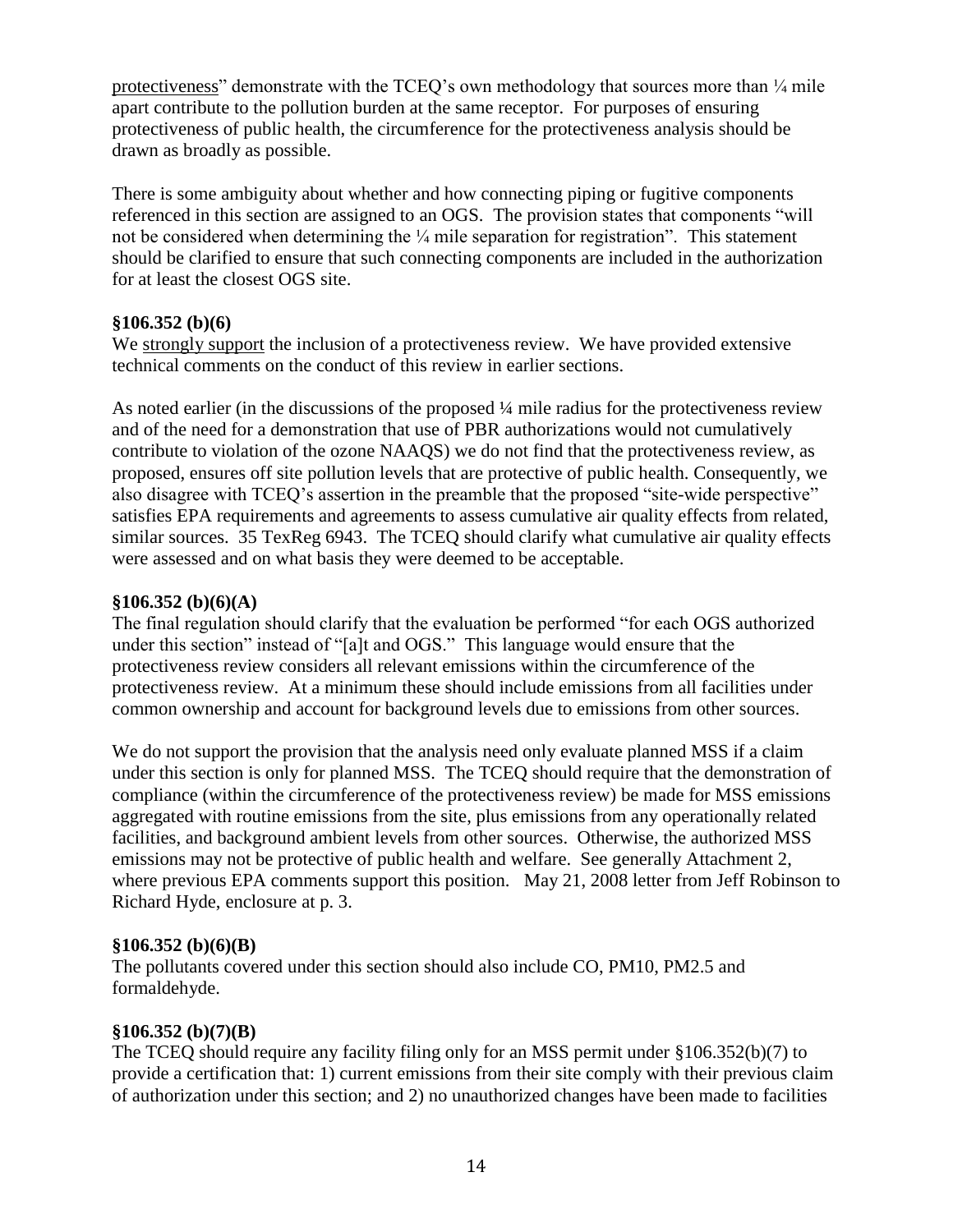at the site since the previous authorization. These certifications will ensure OGS operators conduct the due diligence necessary to ensure their emissions are properly authorized and that facilities with authorizations that may date back to the 1970s have not been inadvertently or otherwise modified.

Separately, the TCEQ should require the same information be provided for existing OGS notification as for the Level 1 notification proposed in  $$106.352 (g)(4)(B)$ . Further, we see no reason why information under this paragraph should not be provided sooner than January 2013. We suggest this date be changed to one year from the effective date of the rule so that the agency has the necessary information needed to formulate sound public policy in the future.

## **§106.352 (c)(1)**

See comments made above for  $\S 106.352$  (b)(5)(A)

### **§106.352 (c)(1)(A)**

Since previously authorized OGS in sweet gas service did not have certified representations of emissions, language should be added to require registration of such OGS if historical emissions are exceeded, for example the highest year out of the most recent rolling 5-year period. Note: this same comment is intended to apply throughout subsection (c), wherever reference is made to certified emissions or representations.

### **§106.352 (c)(1)(B)**

The allowance for a 100 hp engine should be removed, and such an addition should count toward the total emissions increase permitted in this subsection.

### **§106.352 (c)(1)(B)(i)**

The total allowed increases for NOx and VOC are too high. Basing these values at the federal NSR applicability trigger (even at the most stringent such threshold) is not adequate for OGS sources whose emissions are supposed to be insignificant. Instead, the TCEQ should limit the total increases to the annual values proposed in  $\S 106.352$  (c)(1)(B), and those values should be reduced accordingly. If the TCEQ does not reduce the allowed amount of emissions increases, then it should provide a quantitative demonstration that such emissions increases would not materially affect the results of a prior protectiveness review.

### **§106.352 (c)(3)**

We support the ability of the executive director to deny an application for good cause. There are many scenarios foreseeable where some discretion would be warranted to avoid having to issue an automatic approval. These include site-specific considerations such as adjacent land uses, an applicant's compliance record, complaints, and the legal burden that would be placed on the agency to pull a permit after the fact.

### **§106.352 (d)(1)**

As discussed above in the general comments, the final rule should require incorporation of emissions from natural gas well activities into authorizations in order to adequately protect human health.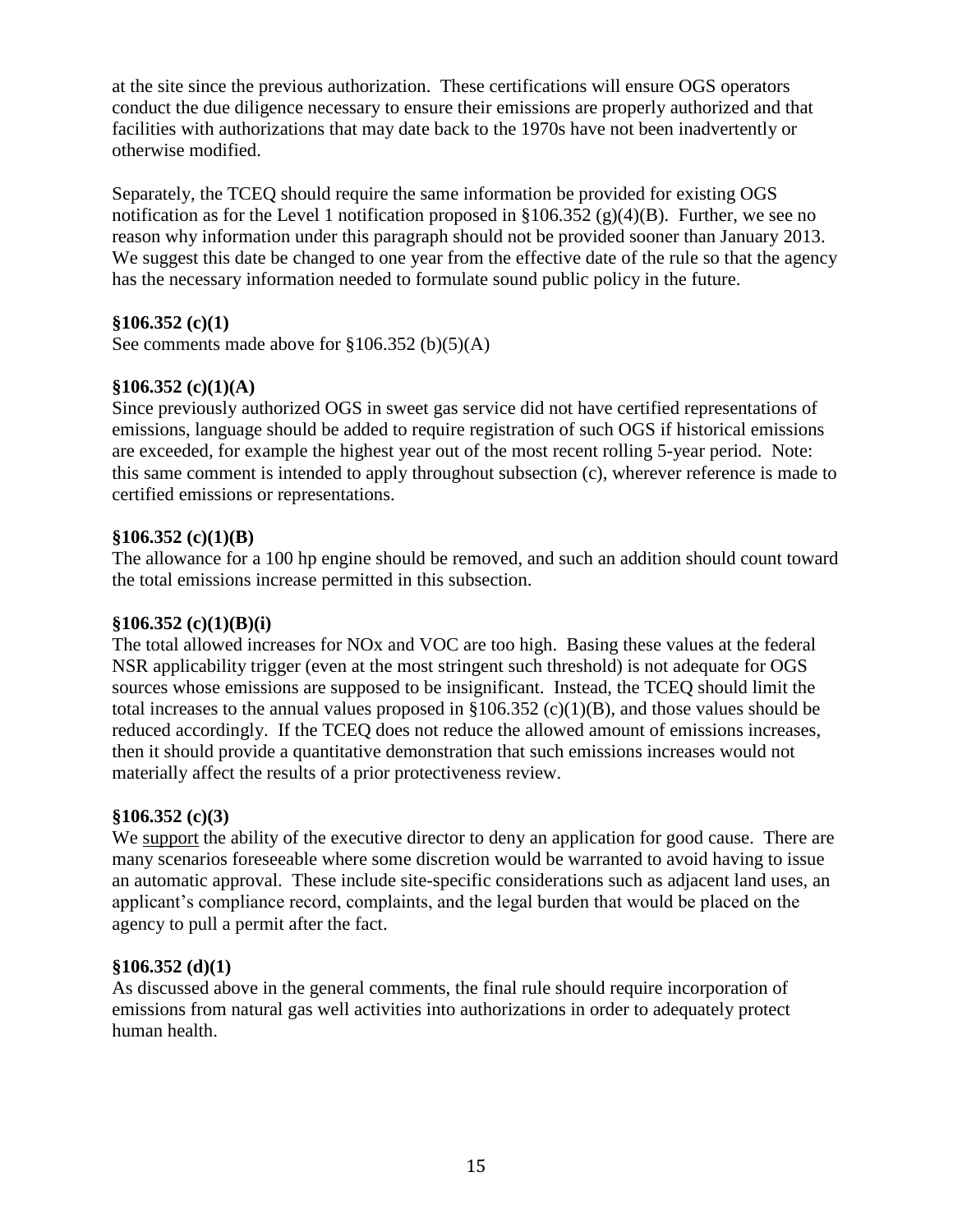### **§106.352 (d)(2)**

We generally support all of the proposed exclusions in this subsection as these specialized sources should be authorized using separate source-specific requirements given their unique nature and the hazards that they pose. However, the TCEQ should clarify that emissions from the facilities, changes and activities not authorized under this subsection still need to be considered under §106.352 (b)(1)(B)(ii) to ensure aggregate emissions at an OGS are protective of public health and welfare.

We specifically support the prohibition in  $(d)(2)(H)$  pertaining to emissions increases in Air Pollutant Watch List areas for applicable contaminants. This provision will help the state to more effectively manage air quality in these impaired areas.

### **§106.352 (e)**

We support the addition of BMPs to the Oil and Gas Sites Permit by Rule and the proposed BMPs all seem reasonable, with the modifications suggested below. However, the proposed BMPs in (e)(3), (e)(5) and (e)(7), discussed below, are not protective enough and should be strengthened. We also suggest inclusion of additional BMPs in the following section.

### **§ 106.352 (e)(1)(A)**

This provision should be revised to read: "**Compliance with** manufacturer's specifications and recommended programs applicable to equipment performance and effect on emissions".

### **§106.352(e)(1)(B)**

This provision should be revised to read: "cleaning and **routine** inspection of all equipment; and"

### **§106.352 (e)(2)**

This provision should be revised to read: "Planned downtime of any capture, recovery, or control device must be considered when evaluating emission limitations of this section, and [if needed] **to the maximum extent practicable**, gas streams shall be redirected to another control or recovery device during downtime."

### **§106.352 (e)(3)**

New OGS facilities should be no closer than 100 feet from any property line or receptor, instead of the proposed 50 feet to account for potential uncertainties in dispersion modeling at short distances under calm wind conditions.

### **§106.352 (e)(5)**

Open-topped tanks or ponds containing VOC should not be allowed since emissions from these sources could be significant and could be otherwise prevented. EPA led a study to measure the emissions from such sources (see table 3-12 of report available at [www.epa.gov/nrmrl/pubs/600r09132/600r09132.pdf,](http://www.epa.gov/nrmrl/pubs/600r09132/600r09132.pdf) showing, for example, benzene emissions from three sample sites ranging between 0.02 and 0.08 g/s). If TCEQ allows open-topped tanks or ponds, then appropriate monitoring methods must be developed and used to demonstrate that emissions do not exceed the 1 tpy VOC limit or the 0.1 tpy H2S limit.

## **§ 106.352(e)(6)(B)**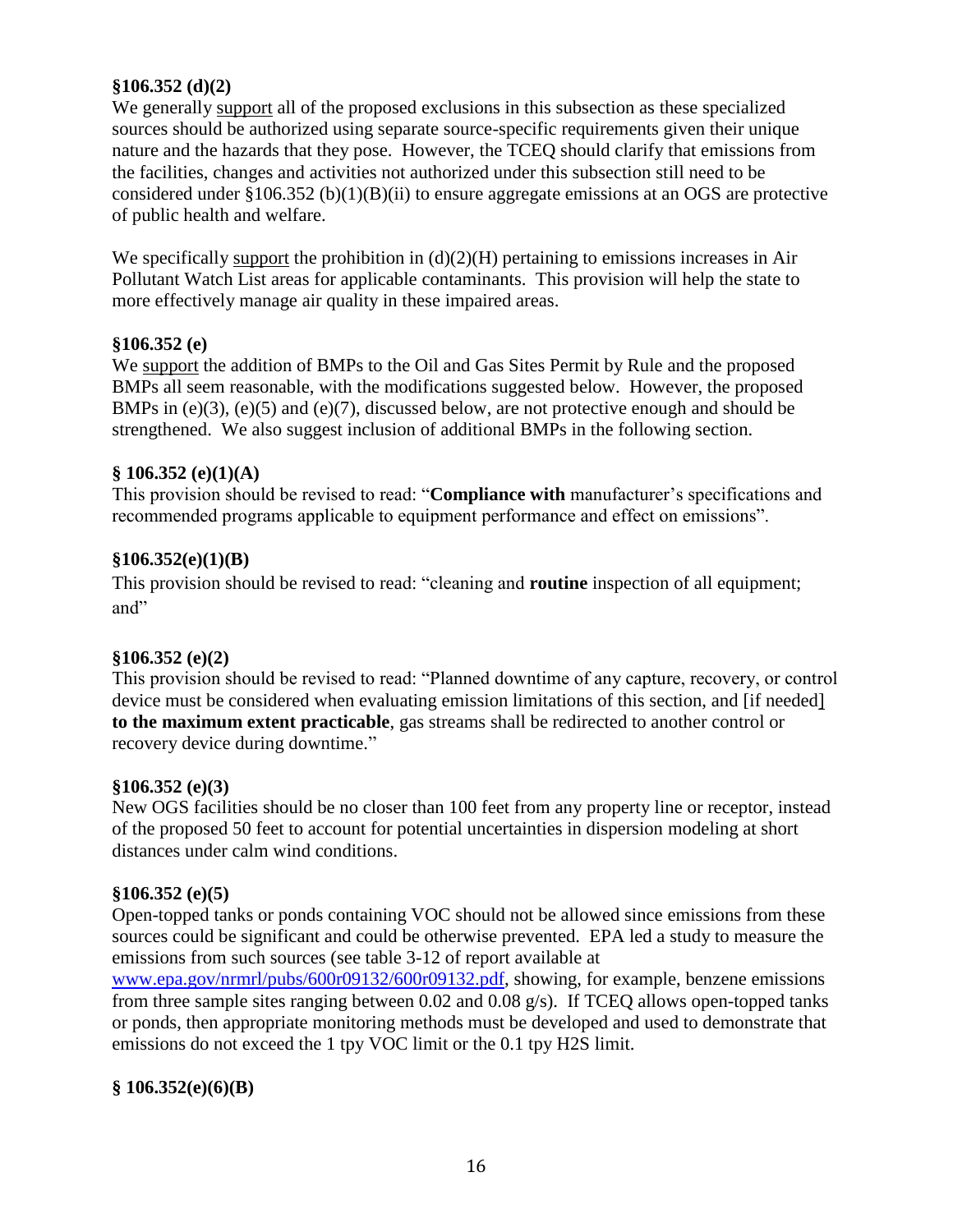This provision should be revised to read: "all seals and gaskets in VOC or H2S service shall be installed, **regularly** checked, and properly maintained to prevent leaking; and<sup>"</sup>

# **§ 106.352(e)(7)**

As we noted in our comments on the draft proposal, we do not think that the leak detection and repair program to identify and fix leaky fugitive components adequately protects public health. While it may not always be feasible to require monthly or bi-annual monitoring, annual leak detection is grossly under-protective. Quarterly monitoring should be required as a reasonable compromise.

TCEQ should require all potential sources of leaks to be inspected. The TCEQ should explain why it proposes that not all equipment at a site should be subject to an LDAR program or to the provisions of this proposed BMP, and why the proposed threshold of 10 tpy VOC is protective. Additionally, the TCEQ should clarify:

- whether the proposed threshold for uncontrolled potential emissions is for a single component or a site-wide total (we support the threshold being applied to the site-wide total of fugitives)
- how the calculation of emissions from a leaking component in  $(e)(7)(D)$  would be performed if a leak is detected with an optical gas imaging instrument (which we understand is unable to produce quantitative estimates of emissions)

# **§ 106.352(e)(7)(C)**

This provision should be revised to read: "Damaged or leaking valves, connectors, pumps, compressors, and agitator seals found to be emitting VOCs in excess of 10,000 ppmv as determined using a portable analyzer, found by AVO inspection to be leaking (e.g., dripping process fluids), or found leaking using the alternative work practice shall be tagged and replaced or repaired **according to the schedule for repair set forth in section**  $(7)(D)$ **.**"

## **§106.352 (e)(7)(D)**

The TCEQ should establish a firm time limit to repair a leaking component. Making "every" reasonable effort" could be interpreted as authorizing a leaking component until the next planned shutdown because an actual deadline for repair is not provided. The time limit should be shorter than 30 days; we recommend 7 or 14 days for significant leaks (where the threshold for what constitutes a significant leak should be set at a level where aggregate emissions from all identified leaking components plus routine emissions from other facilities on the site do not exceed the hourly emissions rates determined in subsection (k)).

## **§106.352 (f)(1)**

We support the requirement that tanks be pained white or other reflective color to reduce emissions, or that a VRU be used. The TCEQ should require existing tanks in the East Texas Region to meet the requirement within 1 year of the start of operation of a new source triggering an OGS PBR authorization at the site.

## **§106.352 (f)(1)(B)**

The TCEQ should revise this section to allow for the possibility that an outreach and education campaign to municipalities, homeowners associations, and other parties could result in amendments to existing requirements affecting tank color. Specifically, should the law, ordinance, or contract requiring a color other than white be repealed or otherwise cancelled in the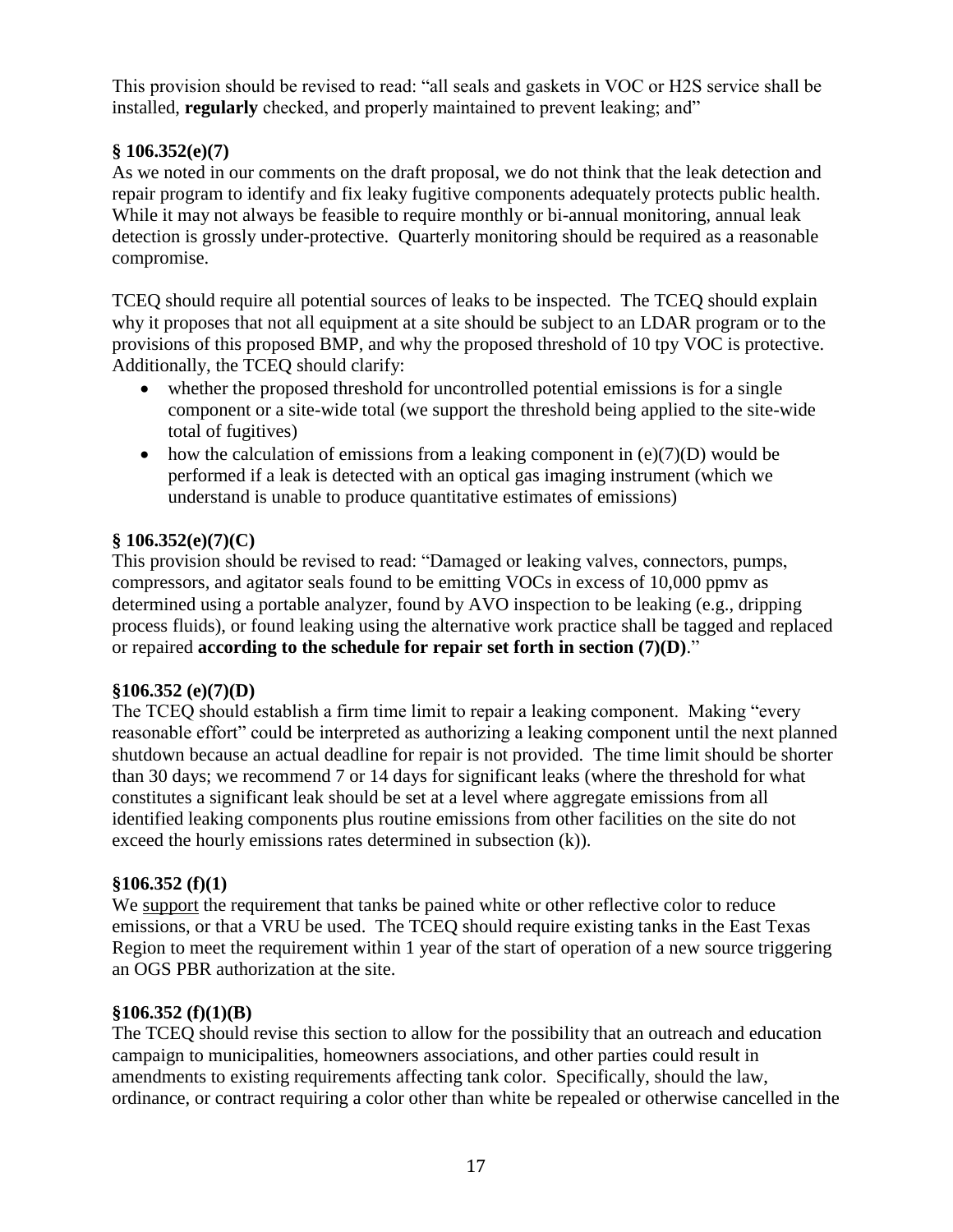future, then this exception should expire within 6 months of the effective date of such an action, and compliance with  $\S 106.352$  (f)(1) should be required.

# **§106.352 (f)(2)**

For claims of control efficiency above 80%, a written justification must be submitted to the TCEQ in addition to the proposed enhanced monitoring and testing.

# **§106.352 (f)(3)**

We support the requirements of this subsection.

# **§106.352 (f)(4)**

For claims of control efficiency above 80%, a written justification must be submitted to the TCEQ in addition to the proposed enhanced monitoring and testing.

## **§106.352 (f)(5)**

In order to document the performance requirements of flare systems in  $(A) - (E)$ , a new subsection (H) should be added that requires use of a recording system to document adequate combustion and the output of required devices such as the infrared monitor, thermocouples, etc. Otherwise we support this subsection as proposed.

## **§106.352 (g)**

We support the inclusion of specific hourly and annual VOC limits, along with such limits on other specific pollutants identified in the proposal. In no case should the TCEQ increase any of the proposed Level 1 emission thresholds in the final rule. In some cases, the TCEQ should lower the allowable emissions: specifically at least in the case of sour gas facilities. The proposed emissions limits of  $0.5 - 2$  lb/hr  $(2.2 - 4.5$  tpy H2S) appear to represent a weakening of existing PBR limits for sour gas facilities. The current PBR rule does not allow emissions greater than 0.27 lb/hr unless the vent height is greater than a minimum of 20 feet, depending on the emissions rate. No such restriction is included in the proposed revision to the PBR. Second, the existing rule does not allow sour gas facilities to be located less than ¼ mile from receptors, but the proposed revision would allow sour gas sources to be located as close as 50 feet from a receptor. Given the disaster potential and acute hazard posed by H2S (such as in the case of a large leak or a pipe break), the TCEQ should not weaken the existing PBR requirements for sour gas facilities. The TCEQ should require sour gas facilities to meet a minimum setback distance of ¼ mile and emissions limits for H2S that are no less stringent than those required by the current PBR.

Separately, due to the very rapid development observed in the Barnett Shale area and the wellestablished influence of emissions of ozone precursors in the East Texas Region on ozone levels within the Region, TCEQ should avoid long lag times between the start of operations and the notification requirement for new sources. Accordingly, Level 1 registrations in a nonattainment area or in the East Texas region should be registered within 45 days of well completion.

## **§106.352 (g)(4)(B)**

Since truck loading emissions can be significant, the TCEQ should require a certification that only submerged loading will be utilized, or alternatively a certification of the truck loading method to be employed at the site and a justification for the resulting emissions.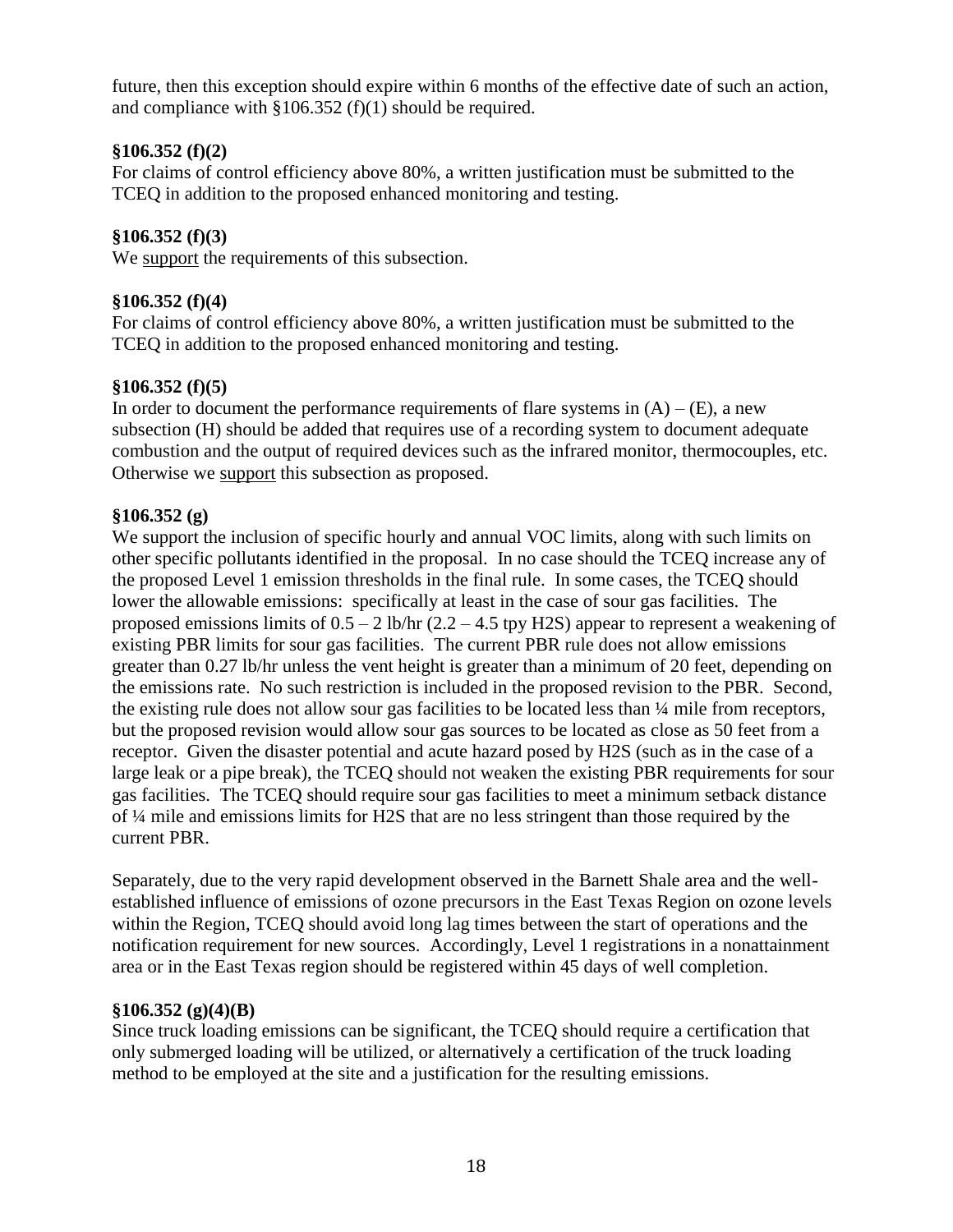### **§106.352 (h)**

We support the inclusion of the 75 lb/hr VOC limit, along with other such limits on specific pollutants identified in the proposal. The TCEQ should not increase any of the proposed Level 2 emission thresholds in the final rule. We also reiterate our concern about H2S emissions stated above regarding §106.352 (g) and urge the TCEQ to require sour gas facilities to meet a minimum setback distance of ¼ mile and emissions limits for H2S that are no less stringent than those required by the current PBR.

### **§106.352 (h)(3)**

We support the requirement to certify emissions limits in these circumstances.

#### **§106.352 (h)(3)(A)**

As discussed above, PBRs should not be allowed at major sites. The TCEQ should explain the need for this section in light of §106.352 (a)(1).

#### **§106.352 (j)**

We support the requirements in this section. However, we encourage the TCEQ to add a requirement to Table 7 for metering of storage tank emissions for wells above a certain production threshold (e.g., potential to emit > 5 tpy VOC) for a minimum representative period each quarter. In addition, the TCEQ should clarify in Table 8 that for storage tank loading, the maximum short-term emission rate should include a rigorous calculation of flash gas emissions.

#### **§ 106.352(k)(3)(B)**

This subsection requires that "a site-wide analysis including all on-property sources should be conducted" for determining compliance with ambient air standards or ESLs. It is not clear what is meant by "on- property source[s]". This provision should be clarified so that there is no doubt that all emissions within the circumference of the protectiveness review – not just operationally related emissions – must be evaluated in order to assure protectiveness of health and compliance with applicable standards.

The specific values in this subsection should be revised to reflect the result of any changes to the modeling that TCEQ undertakes in response to comments.

#### **§106.352 (k)(4)(B) and (C)**

The TCEQ should remove the proposed options for applicants to submit their own screening or dispersion modeling. Such modeling would not be subject to public review and create an unnecessary strain on agency resources. If TCEQ decides to allow such modeling demonstrations, then the rules must explicitly include the instructions that applicants must follow (after appropriate administrative rulemaking procedures -- otherwise the public would not be allowed the opportunity to review and comment). In addition, if TCEQ allows applicant modeling, then it must be prepared to ensure the modeling section will review all dispersion modeling submitted for an OGS PBR or standard permit, and increase application fees accordingly.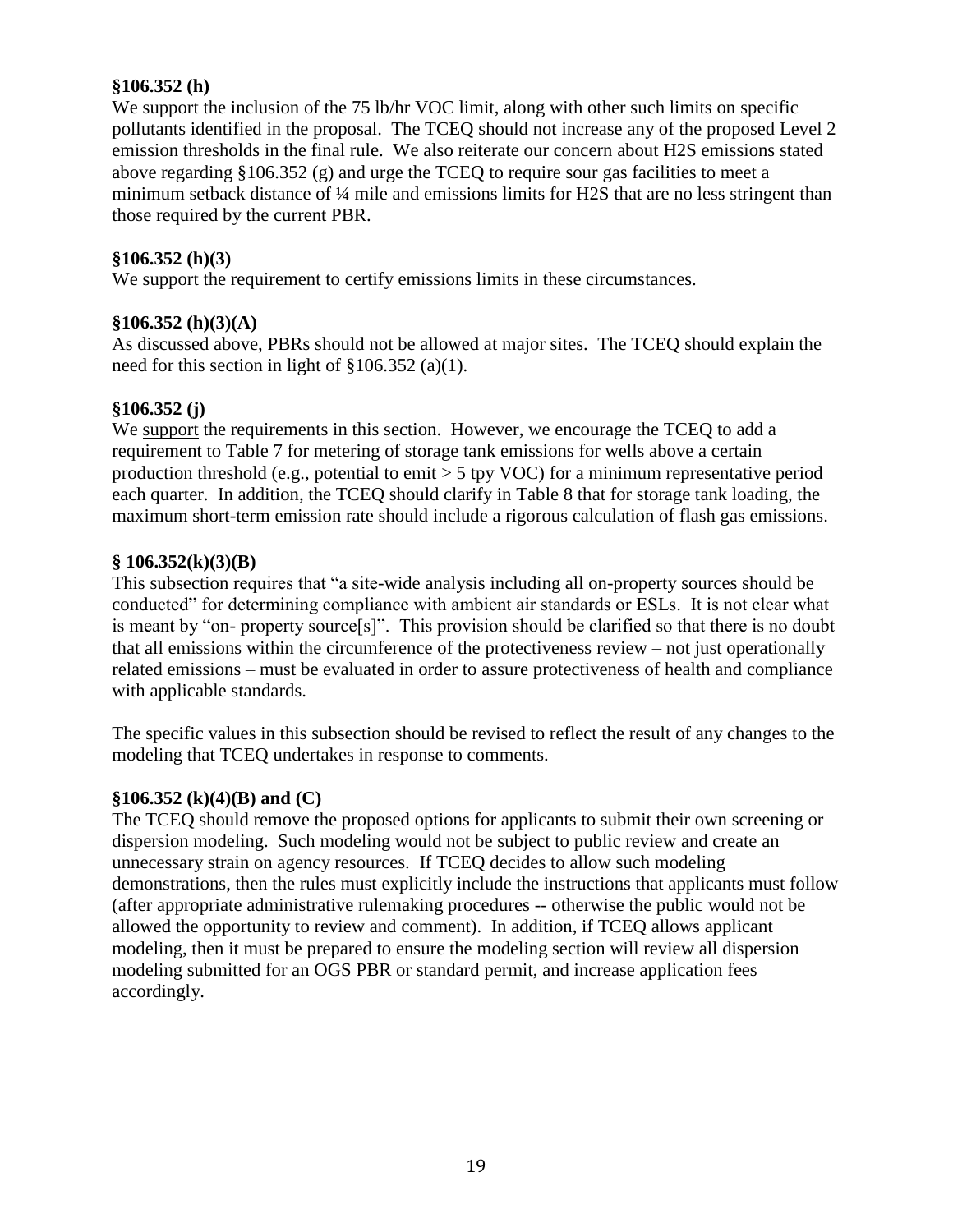The Background and Summary document states that the "the proposed PBR has been developed considering current emission capture and control equipment." 35 TexReg 6937,6938. As we indicated in our comments on the pre-proposal, other states have implemented cost-effective pollution control measures that are protective of human health and welfare. TCEQ should require these controls in the PBR and standard permit, at least in areas with dense population or struggling to comply with the ozone NAAQS. If these controls or BMPs are not required, the TCEQ should provide a justification.

Until recently, Wyoming required control by at least 98% of all dehydration units with the potential to emit > 15 tpy of VOCs and hydrocarbon liquid storage tanks and pressurized vessels with the potential to emit flash emissions  $\geq 20$  tpy of VOCs statewide. In the Jonah-Pinedale basin, operators must meet more stringent standards. Such operators must control by 98% all flash emissions and emissions from dehydration units, utilize green completions and control emissions from pneumatic pumps.<sup>6</sup>

Wyoming recently issued revised BACT guidance to ensure even greater reductions. The new draft guidance includes additional requirements for new and modified sources located in the Jonah-Pinedale basin, other concentrated development areas ("CDA"), as well as sources in the rest of the state. Now, in addition to the same requirements that apply to flash emissions, dehydration units, and well completions, operators in the Jonah-Pinedale basin must also utilize low or no-bleed pneumatic controllers, utilize best management practices during manual and automated blow down or venting from wells, gas lines and pipelines, and control pneumatic controller emissions by 98%. With the exception of requirements for the control of dehydration units, these same requirements apply to other CDAs. Wyoming also lowered the statewide threshold for controlling flash emissions from 20 to 10 tpy, and the statewide threshold for dehydration units from 15 to 8 tpy and extended the requirements applicable to blow downs, pneumatic pumps and controllers statewide.<sup>7</sup>

Colorado has also implemented measures to reduce oil and gas emissions. Operators must control actual, uncontrolled VOC emissions of 15 tpy or more from vents on glycol dehydrators (individual units or the aggregate emissions from all dehydrators at a site) located at all oil and gas exploration and production operations, natural gas compressor stations, drip stations or gas processing plants by 90%.<sup>8</sup> All new and existing pneumatic devices used in oil and gas operations in ozone nonattainment areas and in the Piceance basin must be low or no-bleed.<sup>9</sup> Owners or operators with condensate tanks located at exploration and production sites within the Denver nonattainment area must reduce cumulative actual uncontrolled VOC emissions from all tanks by 81% during the ozone season (May 1- Sept. 30) and 70% during the rest of the year using technology that achieves a 95% control efficiency.<sup>10</sup> Additional rules exist in the Piceance

 6 *Id.* at 11. 2007 BACT Guidance 34-39.

<sup>7</sup> Oil and Gas Permitting Guidance, Proposed Revisions (June 30, 2009).

http://deq.state.wy.us/aqd/Oil%20and%20Gas/Proposed%20Oil%20%20Gas%20BACT%20Rev%20%206-30- 2009.pdf.

<sup>&</sup>lt;sup>8</sup> CO Regulation 7, XII.H.

<sup>&</sup>lt;sup>9</sup> CO Regulation 7, XVIII; COGCC rule 805.

<sup>10</sup> CO Regulation 7, XII.D.1. See also CDPH&E Air Pollution Control Division, Oil and Gas Exploration & Production Regulation No. 7 Requirements, http://www.cdphe.state.co.us/ap/sbap/SBAPoilgastankguidance.pdf.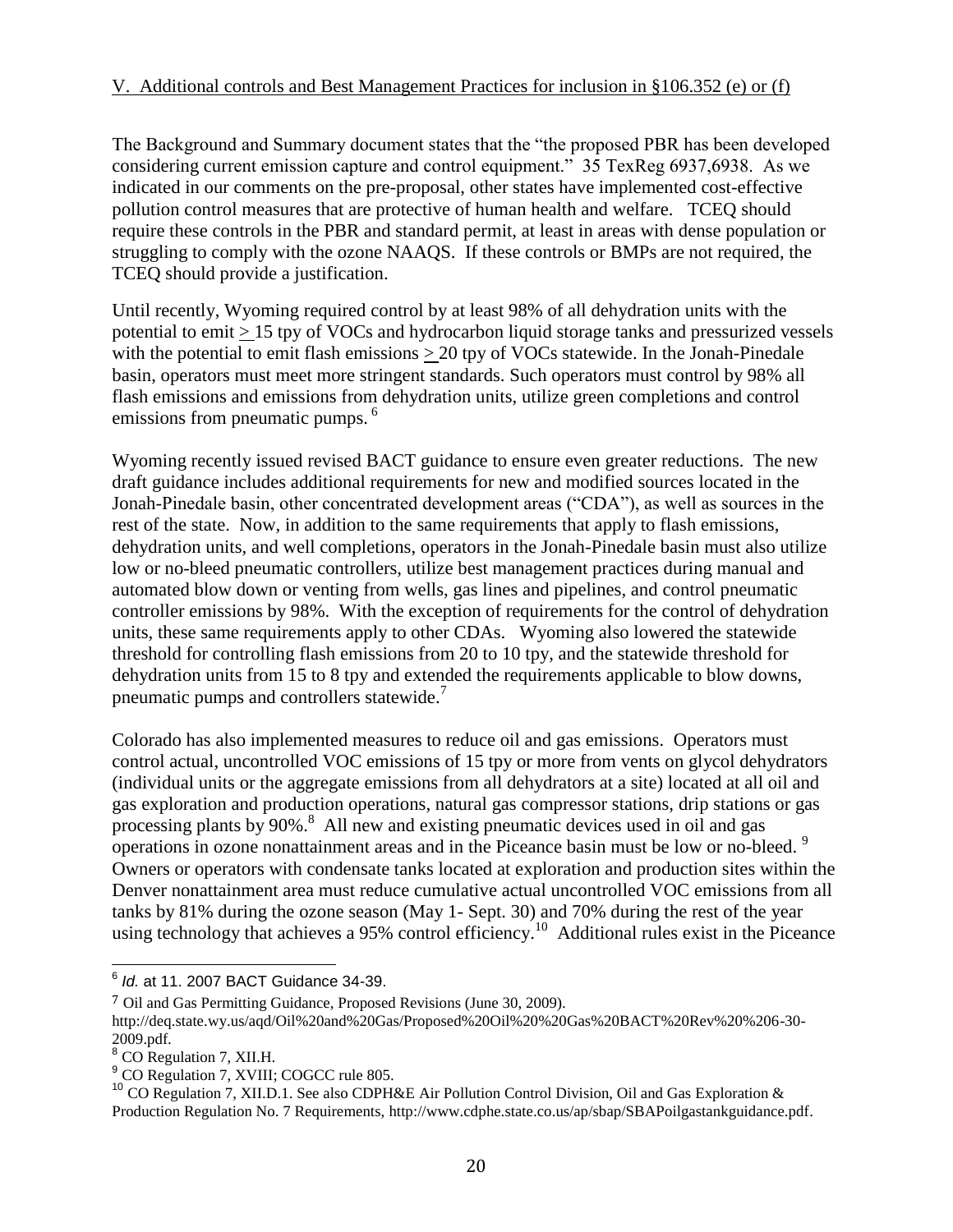basin to control odors. Specifically, operators in these highly developed basins must utilize green completions unless technically and economically infeasible, control emissions of VOCs from glycol dehydrators with a potential to emit 5 tpy of VOCs and located within a 1/4 mile of a public place by 90%, control emissions of VOCs from condensate, crude oil and produced water tanks with a potential to emit 5 tpy of VOCs and located within a 1/4 mile of a public place by 95% and not locate pits with a potential to emit 5 tpy of VOCs within a 1/4 mile of a public place. $11$ 

Montana is expected to experience a boom in natural gas development, especially in coal-bed methane, over the next several years. All new minor sources must undergo a BACT analysis, requiring that VOC vapors greater than 500 British thermal units per cubic foot from wellhead equipment and oil and condensate storage tanks with the potential to emit 15 tpy or greater be routed to a capture or control device such as a pipeline or flare.<sup>12</sup>

| <b>Controls</b>           | Denver-Julesburg                                                                                                                                                                                                              | <b>Piceance Basin</b>                                                                                                                                                                              | $WY$ JPAD <sup>13</sup>                                                                                                         | <b>WY CDA</b>                                                                                                                                                                                                                       |
|---------------------------|-------------------------------------------------------------------------------------------------------------------------------------------------------------------------------------------------------------------------------|----------------------------------------------------------------------------------------------------------------------------------------------------------------------------------------------------|---------------------------------------------------------------------------------------------------------------------------------|-------------------------------------------------------------------------------------------------------------------------------------------------------------------------------------------------------------------------------------|
|                           | <b>Basin</b>                                                                                                                                                                                                                  |                                                                                                                                                                                                    |                                                                                                                                 |                                                                                                                                                                                                                                     |
| Condensate<br>Tanks       | New and modified<br>condensate tanks with<br>must reduce actual<br>emissions from all<br>tanks/tank batteries by<br>81% during the ozone<br>season and 70% during<br>the non-ozone season<br>on a weekly basis. <sup>14</sup> | Condensate, crude oil<br>and produced water<br>tanks with the<br>potential to emit $\geq 5$<br>tpy VOCs within<br>$0.25$ miles of<br>designated public<br>places must control<br>emissions by 95%. | Must be<br>controlled by<br>98%. After one<br>year, control may<br>be removed<br>provided total<br>VOCs are less<br>than 8 tpy. | Must be<br>controlled by<br>98%. After one<br>year, control may<br>be removed<br>provided total<br>VOCs are less<br>than 8 tpy.                                                                                                     |
| <b>Glycol Dehydrators</b> | New and dehydrators<br>that emit $\geq$ 15 tpy<br>VOCs must reduce<br>emissions by 90%.                                                                                                                                       | Equipment with<br>potential to emit $\geq 5$<br>tpy VOCs located<br>within $0.25$ miles of<br>designated public<br>places must control<br>emissions by 90%.                                        | Emissions from<br>process vents of<br>all new and<br>existing<br>dehydration units<br>must be<br>controlled by<br>98%.          | Must control all<br>VOC and HAP<br>emissions by 98%<br>upon production<br>and equip with<br>still vent<br>condenser. May<br>remove control<br>after one year if<br>total VOCs are $<$<br>8 tpy but may not<br>remove<br>condenser.* |
| Pneumatic<br>Devices      | New devices must be<br>low bleed, and existing<br>devices must be<br>retrofitted so that<br>emissions are $\leq$ low-                                                                                                         | Operators must use<br>low- or no-bleed<br>pneumatic devices<br>for all new, repaired<br>or replacement                                                                                             | All devices must<br>be new or low-<br>bleed.                                                                                    | All devices must<br>be new or low-<br>bleed.                                                                                                                                                                                        |

11 Final Rule, Colorado Oil and Gas Conservation Commission, § 805(b).

 $12$  For specific BACT requirements see MT Admin. Rules § 17.8.1603.

<sup>13</sup> WY's BACT guidance applies to new or modified equipment.

 $\overline{a}$ 

<sup>&</sup>lt;sup>14</sup> Owners/operators must reduce overall tank emissions from all units. Individual tanks need not be controlled to the specified percent reduction.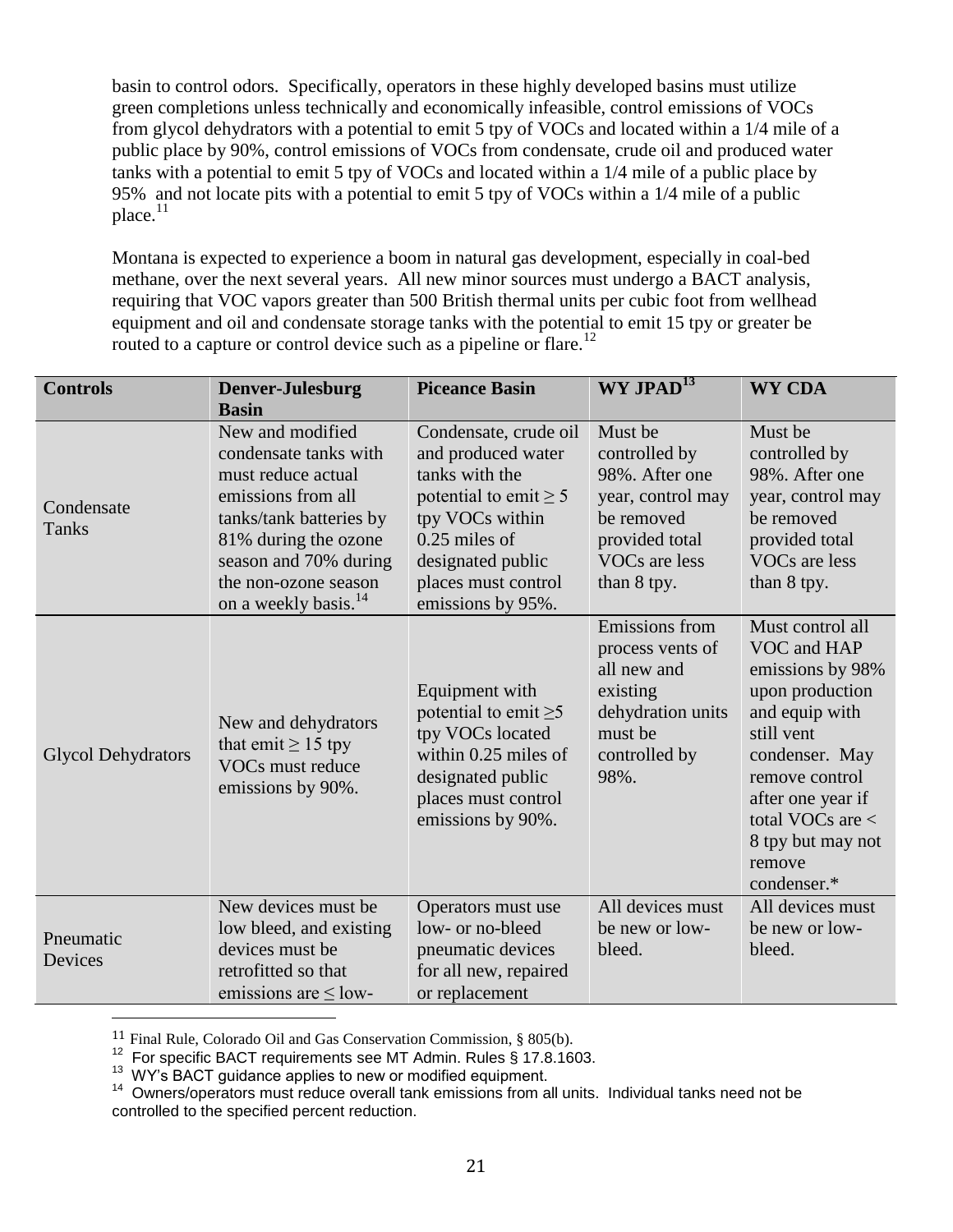| <b>Controls</b>          | <b>Denver-Julesburg</b><br><b>Basin</b> | <b>Piceance Basin</b>                                                                                                                                                                                                                      | WY JPAD <sup>13</sup>                                                                                | <b>WY CDA</b>                                                                                        |
|--------------------------|-----------------------------------------|--------------------------------------------------------------------------------------------------------------------------------------------------------------------------------------------------------------------------------------------|------------------------------------------------------------------------------------------------------|------------------------------------------------------------------------------------------------------|
|                          | bleed devices where                     | devices where                                                                                                                                                                                                                              |                                                                                                      |                                                                                                      |
|                          | technically feasible.                   | technically feasible.                                                                                                                                                                                                                      |                                                                                                      |                                                                                                      |
| <b>Green Completions</b> | None                                    | Yes. Various specific<br>practices to reduce<br>emissions are<br>required where<br>technically and<br>economically<br>feasible. Best<br>management<br>practices to reduce<br>emissions required if<br>green completion is<br>not feasible. | Yes. Operators<br>must utilize green<br>completions.                                                 | Yes. Operators<br>must utilize green<br>completions.                                                 |
| Pits                     | None                                    | New pits with<br>potential to emit $\geq 5$<br>tpy VOCs cannot be<br>located within .25<br>miles of designated<br>public places.                                                                                                           | None                                                                                                 | None                                                                                                 |
| <b>Pneumatic Pumps</b>   | None                                    | None                                                                                                                                                                                                                                       | All pumps must<br>control VOCs by<br>98% or route<br>discharge streams<br>to closed loop<br>systems. | All pumps must<br>control VOCs by<br>98% or route<br>discharge streams<br>to closed loop<br>systems. |
| Blowdown/Venting         | None                                    | None                                                                                                                                                                                                                                       | Must use best<br>management<br>practices.                                                            | Must use best<br>management<br>practices.                                                            |

\*WY provides a second option to control emissions from glycol dehydrators. Operators may also equip each unit with a glycol flash separator and a still reboiler vent condenser. Operators must also control emissions by 98% if total VOC are equal to or greater than 8 TPY.

In addition to the suggestions above from other states, we recommend TCEQ consider the following best management practices ("BMPs"). These are proven BMPs that have been developed and tested by oil and gas companies, with the support of the U.S. EPA and proven to be highly cost-effective. Implementation of these BMPs results in greater industry revenues as well as cleaner air. Some of these have also been proposed as part of California's plan to reduce greenhouse gas emissions from its significant oil and gas industry. California's proposal for its production sector is estimated to reduce fugitive methane emissions by approximately 0.2 MMT CO2e per year, beginning in 2015 and result in net annualized savings of \$3.7 million. Proposed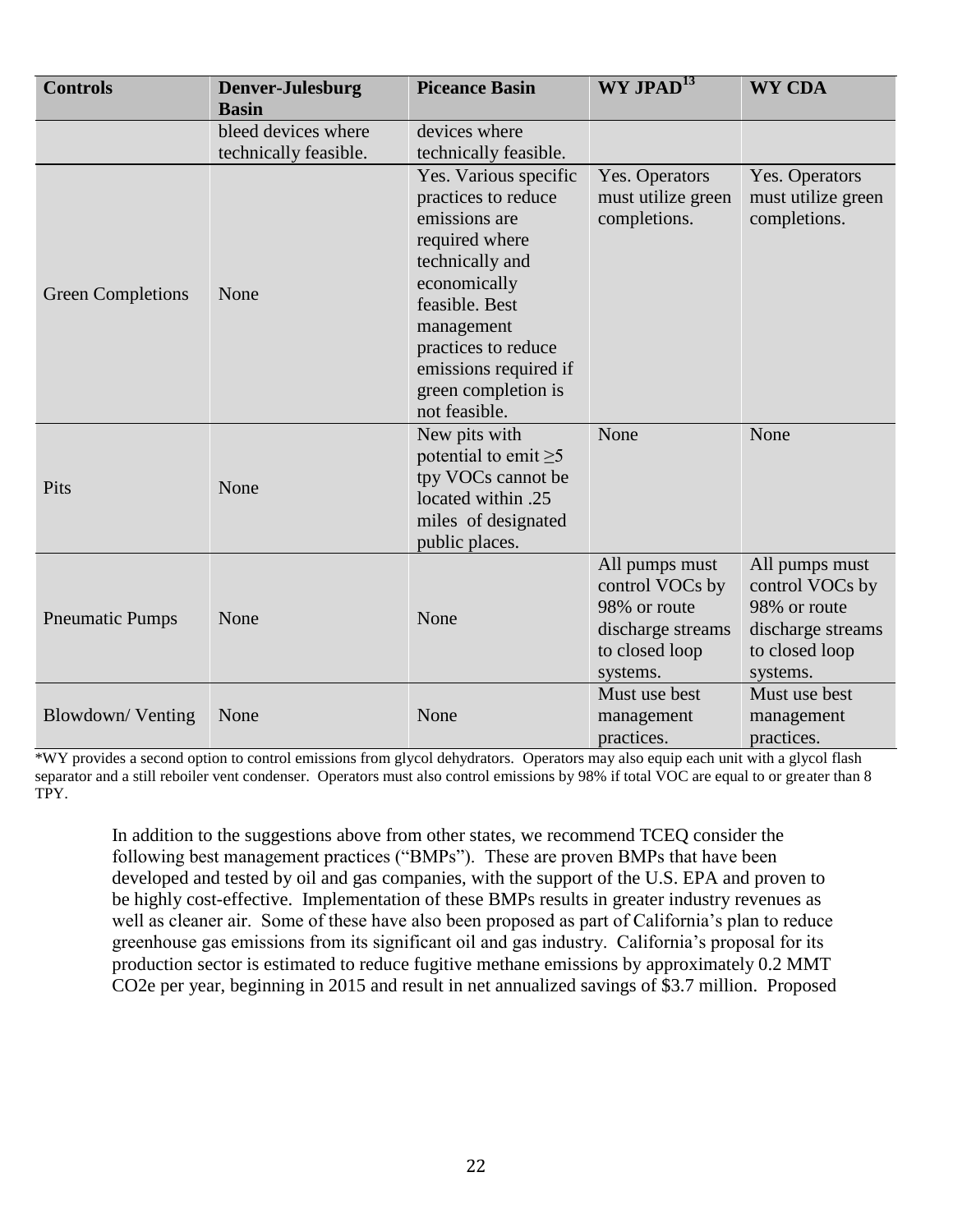measures to reduce transmission fugitive emissions is anticipated to yield 0.9 MMT CO2e annually and save the oil and gas industry \$17 million in annualized net savings.<sup>15</sup>

• Plunger Lifts and "Smart" Well Automation during Well Unloading

Operators often remove unwanted fluids from mature gas wells through "well unloading"practices that lead to venting of methane, HAPs and VOCs. One way to remove unwanted fluids without venting while also improving well productivity is to install a plunger lift system and "smart" well automation system. Plunger lifts use gas pressure buildup in the well casing-tubing annulus to operate a steel plunger that pushes liquids to the surface.<sup>16</sup> Smart well automation maximizes the efficiency of plunger lifts by routinely varying plunger well cycles to match key reservoir performance indices. Natural Gas STAR partners have reported annual gas savings averaging 600 thousand cubic feet ("Mcf") per well and increased gas production of up to 18,250 Mcf per well, worth an estimated \$127,750 through the implementation of plunger lifts. Installing smart well automation on plunger lift systems typically results in an average savings of 500,000 cubic feet of methane per well, per year. $17$ 

• Installation of BASO Valves on All Gas-fired Heaters

Crude oil heater-treaters, gas dehydrators and gas heaters located at exploration and development sites have pilot flames which can be extinguished by strong winds, causing the venting of natural gas. BASO valves automatically shut off the flow of natural gas upon the extinguishment of the pilot flame, thereby preventing unnecessary pollutant and methane losses. BASO valves are operated by a thermocouple that senses the pilot flame temperature and do not require electricity or manual operation. They are therefore ideal for remote locations. Capital costs are negligible, with each valve costing less than \$100, and savings can be as great as 203 Mcf year for a 1,000 barrel per day heater-treater that experiences a flameout period of 10 days annually. Payback depends on how often the pilot flames go out and for what length of time. Typically payback occurs in less than 1 year.<sup>18</sup> A clean air standard based on the installation of BASO valves could result in significant product savings and emission reductions.

Replacing Compressor Rod Packing From Reciprocating Compressors.

Reciprocating compressors are one of the largest sources of methane emissions at natural gas compressor stations. Methane emissions are produced by leaks in the piston rod packing systems used in the compressors—especially from older systems. Replacing compressor rod systems reduces methane emissions, increases savings, and results in greater operational efficiencies and equipment life-spans. Average gas savings equal \$6,055 a year and far exceed

 $\overline{\phantom{a}}$ <sup>15</sup> *See* California's Climate Change Scoping Plan, available at

[http://www.arb.ca.gov/cc/scopingplan/document/adopted\\_scoping\\_plan.pdf,](http://www.arb.ca.gov/cc/scopingplan/document/adopted_scoping_plan.pdf) ES-5, 3, 54-56, and V. 1 of Appendices, [http://www.arb.ca.gov/cc/scopingplan/document/appendices\\_volume1.pdf,](http://www.arb.ca.gov/cc/scopingplan/document/appendices_volume1.pdf) C153-154.

<sup>&</sup>lt;sup>16</sup> U.S. EPA, Lessons Learned from Natural Gas STAR Partners, "Installing Plunger Lift Systems in Gas Wells", *available* a[t http://www.epa.gov/gasstar/documents/ll\\_plungerlift.pdf.](http://www.epa.gov/gasstar/documents/ll_plungerlift.pdf)

<sup>17</sup> U.S. EPA, "Opportunities for Methane Reductions from Natural Gas Production", *available* at http://www.epa.gov/gasstar/documents/gremillion.pdf

<sup>18</sup> U.S. EPA, Install BASO Valves, *available* at [http://www.epa.gov/gasstar/documents/installbaso.pdf;](http://www.epa.gov/gasstar/documents/installbaso.pdf) *See also* Draft Oil and Gas Ozone Reduction Strategy – Presented at February 26, 2008 Colorado RAQC Meeting.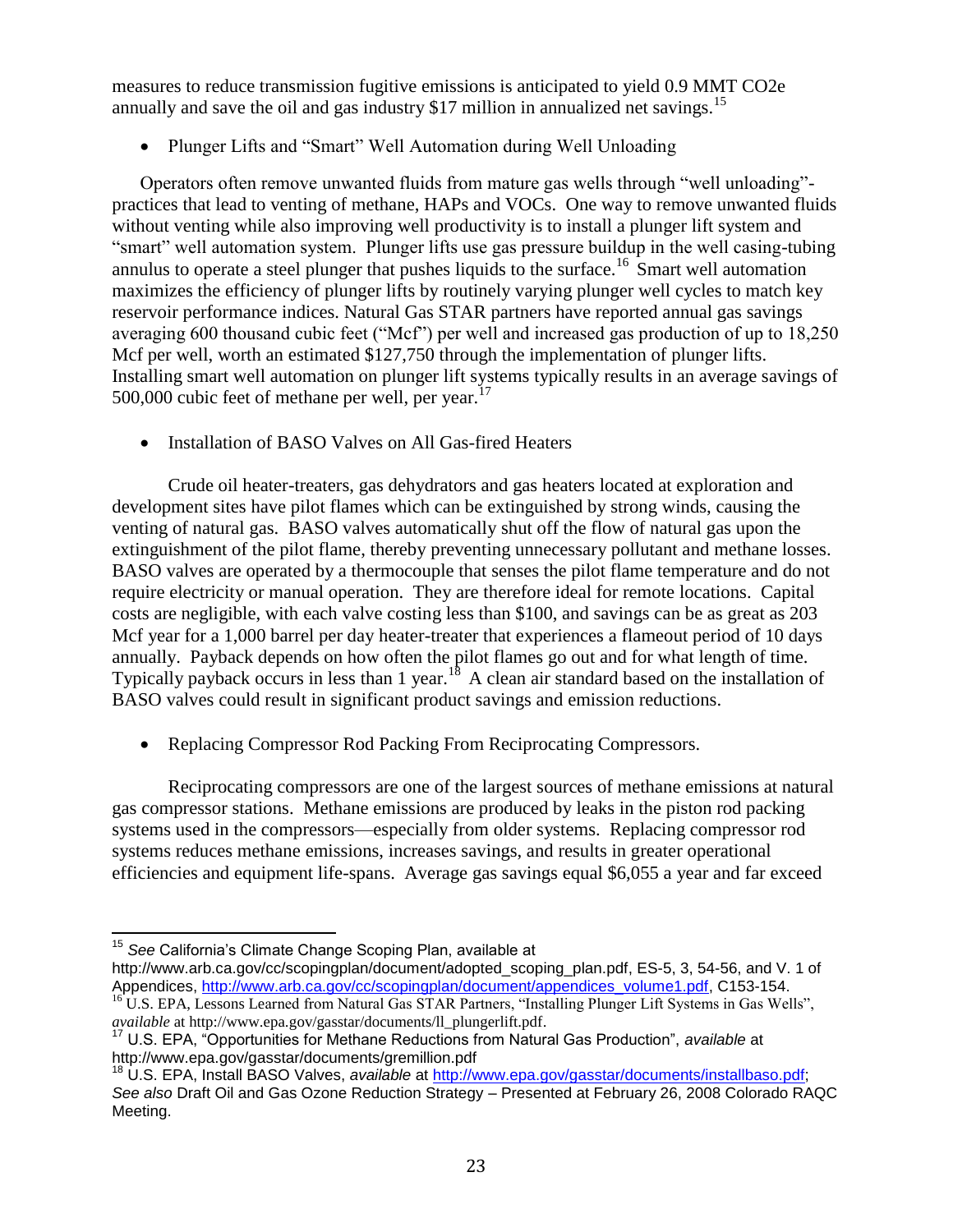the \$540 implementation cost and the payback is two months.<sup>19</sup> California has proposed installing compressor rod packing systems as one strategy for reducing emissions from the state's oil and natural gas transmission industry. This, along with other strategies such as improving operating practices when compressors are taken off-line and replacing old flanges and fittings along pipeline, are expected to yield 0.9 MMT CO2e annually and save the oil and gas industry \$17 million in annualized net savings. $^{20}$ 

• Replacement of Wet Seals with Dry Seals on Wet Seal Centrifugal Compressors

Centrifugal compressors are widely used throughout the natural gas production and transmission sectors. Seals on rotating shafts are used to prevent natural gas losses from compressor casing. Many of these seals use high-pressure oil as a barrier against escaping gas. These types of seals, referred to as "wet" seals, produce methane emissions when the circulating oil is stripped of the gas it absorbs. Dry seals use high-pressure natural gas instead of oil to prevent gas losses. They also have lower power requirements, improve compressor and pipeline operating efficiency and performance, enhance compressor reliability, and require significantly less maintenance. A dry seal can save about \$315,000 per year and pay for itself in as little as 11 months. One Natural Gas STAR partner who installed a dry seal on an existing compressor reduced emissions by 97 percent, from 75 to 2 Mcf per day, saving almost \$187,000 per year in gas alone. $^{21}$ 

 Leak Detection and Repair at Compressor Stations in the Transmission and Storage Sectors.

Compressor stations occur throughout the natural gas transmission and storage sectors and act to compress the gas to varying pressure points to overcome pressure losses that occur along a long-distance pipeline. According to EPA, compressor stations in the transmission sector alone account for approximately 50.7 Bcf of methane emissions annually.<sup>22</sup> A leak detection and repair program, similar to that already required for equipment and compressors located at natural gas processing plants, *see* 40 C.F.R. Part 60, Subpart kkk, offers a costeffective way to prevent and eliminate emissions from compressor stations. Baseline surveys done by EPA partners have revealed that the majority of leaks come from a small number of parts, mostly valves, and that once these parts are identified, cost-effective repairs can be streamlined to accomplish maximum emissions reductions and gas savings.

## VI. Comments specifically relating to standard permit for oil and gas sites

The following comments refers specifically to draft standard permit (SP) and are offered in addition to the comments above that apply to both the PBR and SP.

 19 U.S. EPA, Lessons Learned from Natural Gas STAR Partners, "Reducing Methane Emissions from Compressor Rod Packing Systems", *available* at http://www.epa.gov/gasstar/documents/ll\_rodpack.pdf California's Climate Change Scoping Plan, V. 1 of Appendices..

<sup>&</sup>lt;sup>21</sup> U.S. EPA, Lessons Learned from Natural Gas STAR Partners, "Replacing Wet Seals with Dry Seals in Centrifugal Compressors", available at http://www.epa.gov/gasstar/documents/ll\_wetseals.pdf.

 $^{22}$  U.S. EPA, Lessons Learned from Natural Gas STAR Program, "Directed Inspection and Maintenance at Compressor Stations", *available* at [http://www.epa.gov/gasstar/documents/ll\\_dimcompstat.pdf.](http://www.epa.gov/gasstar/documents/ll_dimcompstat.pdf)